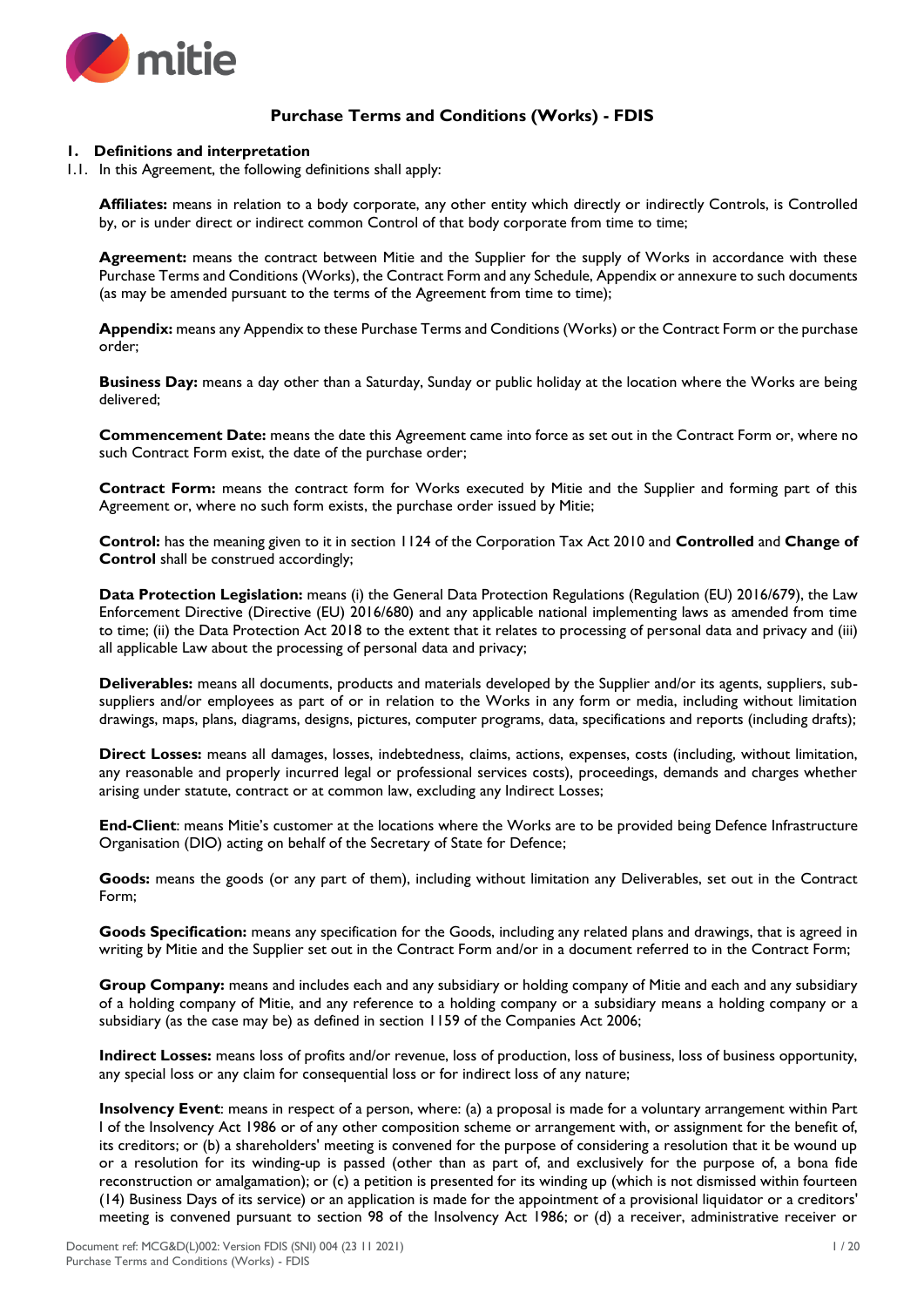

similar officer is appointed over the whole or any part of its business or assets; or (e) an application order is made either for the appointment of an administrator or for an administration order, an administrator is appointed, or notice of intention to appoint an administrator is given; or (f) it is or becomes insolvent within the meaning of section 123 of the Insolvency Act 1986; or (g) being a "small company" within the meaning of section 382(3) of the Companies Act 2006, a moratorium comes into force pursuant to Schedule A1 of the Insolvency Act 1986; or (h) where the person is an individual or partnership, any event analogous to those listed in limbs (a) to (g) (inclusive) occurs in relation to that individual or partnership; or (j) any event analogous to those listed in limbs (a) to (h) (inclusive) occurs under the law of any other jurisdiction.

**Intellectual Property Rights:** means any patents, rights to inventions, copyright and related rights, trade marks, business names and domain names, rights in get-up, goodwill and the right to sue for passing off, rights in designs, database rights, rights to use, and protect the confidentiality of, confidential information (including, without limitation, know-how), and all other intellectual property rights, in each case whether registered or unregistered and including all applications and rights to apply for and be granted, renewals or extensions of, and rights to claim priority from, such rights and all similar or equivalent rights or forms of protection which subsist or will subsist now or in the future in any part of the world;

**Invoice Instructions:** means the Mitie vendor invoice instructions as are in force at the Commencement Date set out in the Contract Form;

**Key Personnel:** means the individuals appointed or employed by the Supplier from time to time as listed or referenced in the Contract Form;

**Law**: means any law, subordinate legislation within the meaning of Section 21(1) of the Interpretation Act 1978, bye-law, enforceable right within the meaning of Section 2 of the European Communities Act 1972, regulation, order, regulatory policy, mandatory guidance or code of practice, judgement of a relevant court of law, or directives or requirements applicable to the location of the provision of the Works with which the Supplier is bound to comply;

**Mitie:** means Mitie Limited, a company incorporated and registered in England and Wales with company number 02938041 whose registered office is at Level 12 The Shard, 32 London Bridge Street, London, SE1 9SG;

**Mitie Policies:** means the Mitie standard policies and procedures as are in force at the Commencement Date and as may be amended from time to time (as are set out on the Contract Form and/or a relevant Appendix thereto and, where not provided on the Contract Form or given Appendix thereto, as are available on request), including but not limited to policies and procedures relating to anti-bribery and anti-slavery;

**Price:** has the meaning given to it in Clause 9.1;

**Relevant Requirement:** has the meaning given to it in Clause 15.1.1

**Replacement Services:** means any goods or services ordered by Mitie from a third party supplier in substitution for any of the Works which the Supplier has failed to provide in accordance with the terms of this Agreement following the expiry, termination, partial termination or default on the part of the Supplier, of this Agreement;

**Schedule:** means any Schedule to these Purchase Terms and Conditions (Works) or the Contract Form or the purchase order;

**Services:** means the services, including without limitation any Deliverables, to be provided by the Supplier under this Agreement as set out in the Contract Form;

**Supplier:** means the person or firm from whom Mitie purchases the Works as set out in section 2 of the Contract Form or, where no Contract Form exists, as set out in the purchase order;

**Supplier Personnel**: means those persons (or each individually) employed or engaged by the Supplier (or its suppliers or sub-suppliers) who are wholly or mainly assigned to the provision of the Services or any part thereof;

**TUPE**; means the Transfer of Undertakings (Protection of Employment) Regulations 2006, as amended; and

**Works:** means the supply of Goods and/or the provision of Services, as set out in the Contract Form.

1.2. Clause, Schedule, Appendix, annexure and paragraph headings are for ease of reference and shall not affect the interpretation or construction of this Agreement.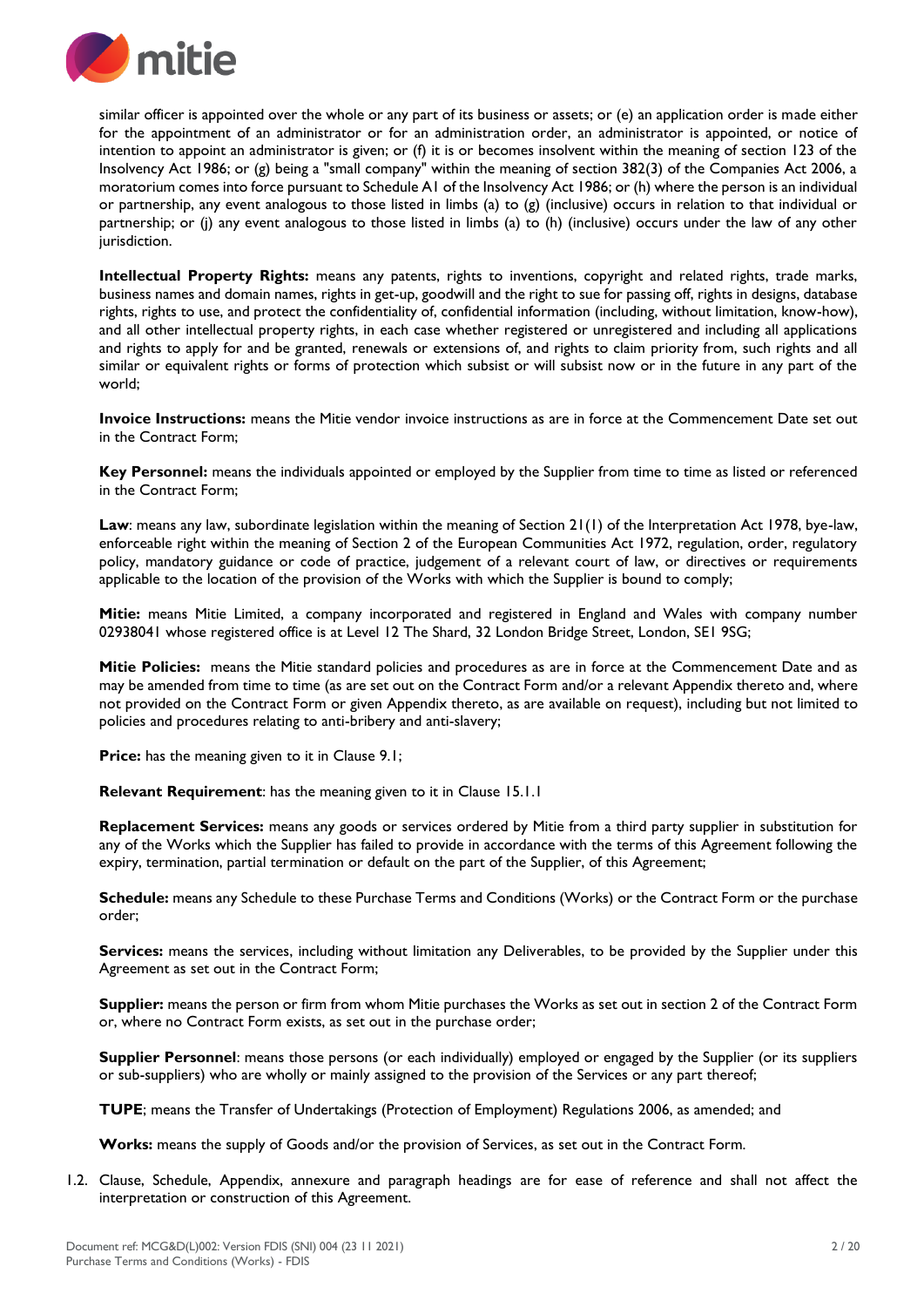

- 1.3. If any conflict exists between these Purchase Terms and Conditions (Works) and the Contract Form, the Contract Form shall prevail save in relation to Clause 21.
- 1.4. In this Agreement unless the context otherwise requires, words in the singular shall include the plural and vice versa, words importing a gender shall include all genders and words importing persons shall include bodies corporate, unincorporated associations and partnerships. A reference to any party shall include that party's personal representatives, successors and permitted assigns.
- 1.5. In this Agreement, a reference to a statute, statutory provision or statutory instrument is a reference to it as amended, extended or re-enacted from time to time and to any regulations made under it.
- 1.6. In this Agreement any words following the terms including, include, in particular, for example or any similar expression shall be construed as illustrative and shall not limit the sense of the words, description, definition, phrase or term preceding those terms.
- 1.7. Save where explicitly defined in the Agreement, the words in this Agreement shall be interpreted in accordance with the common interpretation within the relevant market sector/industry where appropriate and otherwise in accordance with their natural meaning.
- 1.8. The parties have had the opportunity to take legal advice on the terms of this Agreement and no term shall, therefore, be construed contra proferentem.

## 2. **Introduction and scope**

- 2.1. This Agreement is made between Mitie and the Supplier under which Mitie agrees to purchase the Works from the Supplier and the Supplier agrees to provide the Works in accordance with the terms and conditions of this Agreement as may be amended from time to time. No variation to these terms and conditions will form part of this Agreement unless made and accepted by Mitie in writing.
- 2.2. These terms and conditions will apply to the exclusion of any other terms or conditions contained in any other document and/or other communication (whether received prior to or subsequent to the issue of this Agreement) or which are implied by trade, custom, practice or course of dealing used by the Supplier. The provision of any order confirmation and/or acknowledgement and/or the provision of the Works shall constitute acceptance of the terms and conditions of this Agreement.
- 2.3. The benefit (subject to the burden) of an order placed by way of a Contract Form may be taken by any Group Company and these terms and conditions may be enforced by any of them, in each case either as principal or as the duly authorised agent for any of the other Group Companies. This is done to assist the effective processing and administration of each Contract Form and does not in any way affect the Supplier's rights.
- 2.4. The terms and conditions of this Agreement shall apply to the supply of both Goods and Services in so far as they are applicable to the provision of such Works.

## 3. **Works**

- 3.1. The Works shall be provided in the quantities, by the times and at the locations set out in the Contract Form or otherwise agreed with Mitie in writing and Mitie shall not be obliged to accept any incomplete delivery or any Work in excess of the amounts ordered.
- 3.2. The Supplier shall be the non-exclusive supplier of the Works to Mitie for the term of the Agreement. The Supplier acknowledges that Mitie makes no guarantee or representation as to any minimum value or volume of the Works required during the term of the Agreement.
- 3.3. Unless specifically provided for in the Contract Form, the Supplier shall ensure that the Works are fully compatible with Mitie's equipment and/or property (which for the purpose of this Clause 3.3 shall include the equipment and/or property of the End-Client where applicable).
- 3.4. The Supplier acknowledges that Mitie relies on the skill and judgment of the Supplier in the supply of the Works and the performance of its obligations under the Agreement.
- 3.5. The Supplier shall not depart from the Agreement unless the Supplier has obtained Mitie's written approval to do so. The Supplier shall make any reasonable amendments to the Works required by Mitie and, unless agreed in writing by Mitie, any such amendments shall not increase the Price. If Mitie requires an amendment to the Agreement that would result in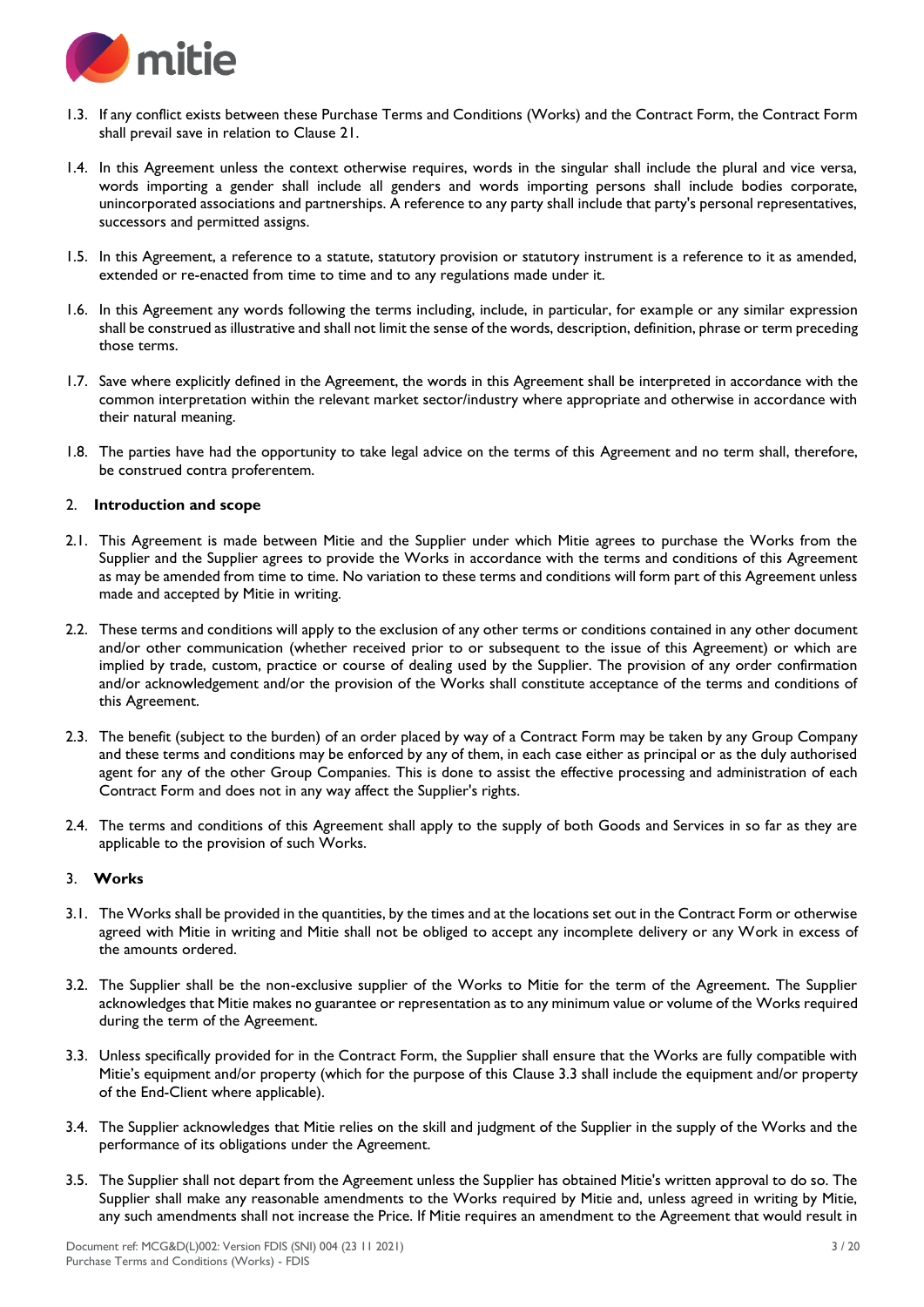

a reduction in the Price, the Supplier shall notify Mitie of the resulting reduction in the Price and shall pass on the monetary value of any such sum, amount or any other benefit received directly to Mitie by way of a cost reduction under the Agreement or a cash payment to Mitie. The parties agree that Mitie may request from the Supplier written evidence assessing the reduction in the Price resulting from the amendment and/or showing how the reduction in the Price was calculated and that it was calculated on a fair and reasonable basis.

- 3.6. Where the Supplier is to provide formal progress reports to Mitie under the Agreement, the Supplier shall provide such reports at the times and in such form as may be specified by or as otherwise requested by Mitie. The submission and acceptance of progress reports shall not prejudice the rights of Mitie under any other provision of the Agreement.
- 3.7. The Supplier shall be deemed to have satisfied itself as regards the nature and extent of the Works, including but not limited to the time necessary to complete the Works, access to the location(s) where the Works are to be provided or performed, and the personnel, information and equipment necessary to provide or perform the Works.
- 3.8. The Supplier shall at all times in its performance of the Works, act in accordance with any relevant specification, law or regulatory requirement and shall supply, where relevant and appropriate or where requested by Mitie, a certificate of conformance with any relevant specification confirming conformance with all appropriate regulatory approvals and health and safety requirements.
- 3.9. The Supplier shall at all times in its performance of the Works have regard to the good reputation of Mitie and the End-Client and in performing the Works shall not damage Mitie's or the End-Client's reputation, goodwill and/or custom.
- 3.10. The Supplier acknowledges that (a) prior to entering this Agreement it (i) had the opportunity to perform its own due diligence in relation to the Works and the requirements of this Agreement; and (ii) it raised all relevant due diligence questions to Mitie and received adequate responses to enable it to determine whether it is able to provide the Works in accordance with the terms of this Agreement; and (b) it has entered the Agreement in reliance on its own due diligence.
- 3.11. Mitie shall not be liable for errors, omissions or misrepresentation of any information it provides to the Supplier save to the extent that such misrepresentations are made fraudulently.
- 3.12. The Supplier shall not be excused from any obligation or be entitled to any additional charges or to increase the Price due to its failure to either verify the accuracy of the information provided by Mitie or properly perform its own due diligence.

## 4. **Provision of the Goods**

- 4.1. The Supplier shall ensure that the Goods shall:
	- 4.1.1. correspond with their description and any applicable Goods Specification set out in the Contract Form;
	- 4.1.2. be of satisfactory quality (within the meaning of the Sale of Goods Act 1979) and fit for any purpose held out by the Supplier or made known to the Supplier by Mitie, expressly or by implication, and in this respect Mitie relies on the Supplier's skill and judgment;
	- 4.1.3. be new, or "as new" if recycled, unused and of recent origin and, where applicable, be free from defects in design, materials and workmanship and remain so for twelve (12) months after delivery or such longer period as (i) stipulated by the manufacturer or (ii) set out in the Schedules, Appendices or annexures to this Agreement. For the avoidance of doubt, the longest period applies; and
	- 4.1.4. comply with all applicable statutory and regulatory requirements relating to the manufacture, labelling, packaging, storage, handling and delivery of the Goods.
- 4.2. Unless otherwise stated in the Contract Form, where the Goods are to be delivered by the Supplier, the point of delivery shall be when the Goods are removed from the Supplier's transporting vehicle:
	- 4.2.1. on the date specified in the Contract Form or, if no such date is specified, on the date agreed between Mitie and the Supplier;
	- 4.2.2. during Mitie's normal hours of business on a Business Day, or as otherwise instructed in writing by Mitie;
	- 4.2.3. at the location specified in the Contract Form or such other location as instructed in writing by Mitie before delivery, and the Supplier shall offload the Goods as directed by Mitie.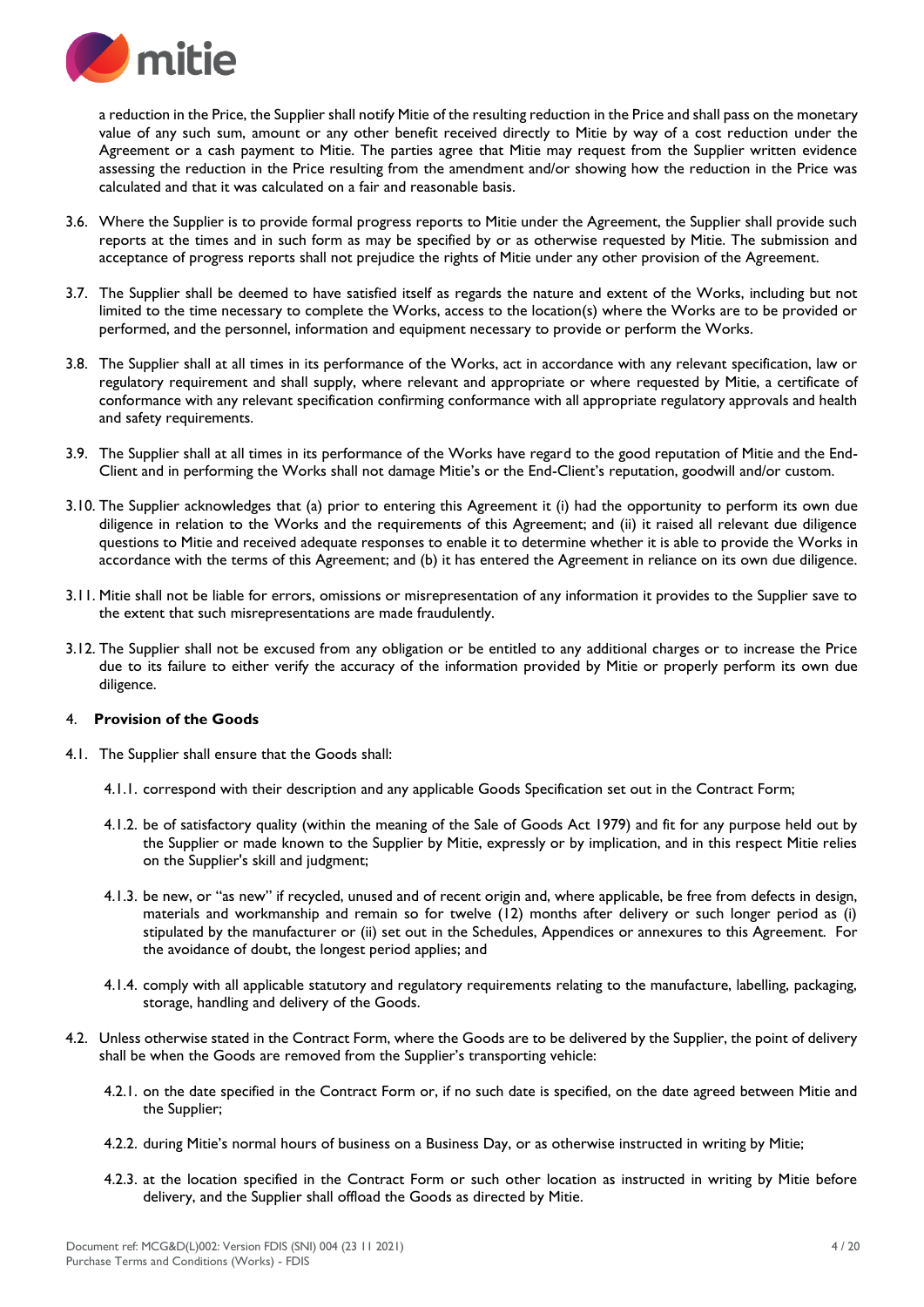

- 4.3. Where the Goods are to be collected by Mitie, the point of delivery shall be when the Goods are loaded onto Mitie's transporting vehicle.
- 4.4. Delivery will be deemed to be incomplete if the Supplier fails to provide Mitie with all the documentation, tools, information or training necessary for the safe and proper operation or intended use of the Goods and Mitie shall have the right to inspect and test the Goods at any time before delivery.
- 4.5. The issue by Mitie of a receipt for the Goods shall not constitute any acknowledgment or acceptance of the condition, quantity or nature of the Goods.
- 4.6. The Supplier must ensure all Goods are suitably packaged, marked in a proper manner and in accordance with any Mitie instructions, statutory requirements and any requirements of the carriers. Mitie shall not be obliged to return any packaging materials for any Goods whether or not they are accepted by Mitie.
- 4.7. If the Goods require the carrying out of tests, installation or training, delivery shall not be deemed to be complete until such tests have been passed, all Goods installed or training delivered to Mitie's unconditional satisfaction and the Supplier shall provide to Mitie upon request with copies of all test reports and all data discovered as a result of testing.
- 4.8. If Mitie installs any Goods supplied to it, the Supplier shall supply in advance of delivery a functional description of each part of the Goods, together with sufficient drawings and instructions to allow Mitie to install, operate and maintain the Goods including details of any special environmental controls required to ensure that the Works meet any relevant specification.

## 5. **Provision of the Works**

- 5.1. In providing the Works, the Supplier shall:
	- 5.1.1. co-operate with Mitie in all matters relating to the Works, and comply with all instructions of Mitie;
	- 5.1.2. perform the Works with the best care, skill and diligence in accordance with best practice in the Supplier's industry, profession or trade;
	- 5.1.3. use personnel who are suitably skilled and experienced to perform tasks assigned to them, and in sufficient number to ensure that the Supplier's obligations are fulfilled in accordance with this Agreement;
	- 5.1.4. ensure that the Works and/or Deliverables will conform with all descriptions and specifications set out in the Contract Form, and that the Deliverables shall be fit for any purpose expressly or impliedly made known to the Supplier by Mitie;
	- 5.1.5. provide at its own risk and expense all equipment, tools and vehicles and such other items as are required to provide the Works;
	- 5.1.6. use the best quality goods, materials, standards and techniques, and ensure that the Deliverables, and all goods and materials supplied and used in the Works or transferred to Mitie, will be free from defects in workmanship, installation and design;
	- 5.1.7. obtain and at all times maintain all necessary licences and consents, and comply with all applicable laws and regulations (including anti-bribery and anti-slavery laws and regulations); and
	- 5.1.8. observe all health and safety rules and regulations and any other security requirements that apply at any of Mitie's premises (which for the purpose of this Clause includes the End-Client premises where the Works are being provided).
- 5.2. The Supplier shall ensure that at all times it has and maintains all the licences, permissions, authorisations, consents and permits that it needs to carry out its obligations under the Agreement in respect of the Works.
- 5.3. Where the Contract Form specifies the time of performance or delivery of the Works, time for such performance or delivery shall be of the essence.
- 5.4. The Supplier shall notify Mitie if any delivery or performance is likely to be delayed beyond the date specified in the Contract Form or, if no such date is specified in the Contract Form, beyond the date which had been agreed between Mitie and the Supplier. If the Contract Form provides for the payment of liquidated damages for delays in performance or delivery then these shall apply. If not, then the provisions of Clause 5.5 shall apply.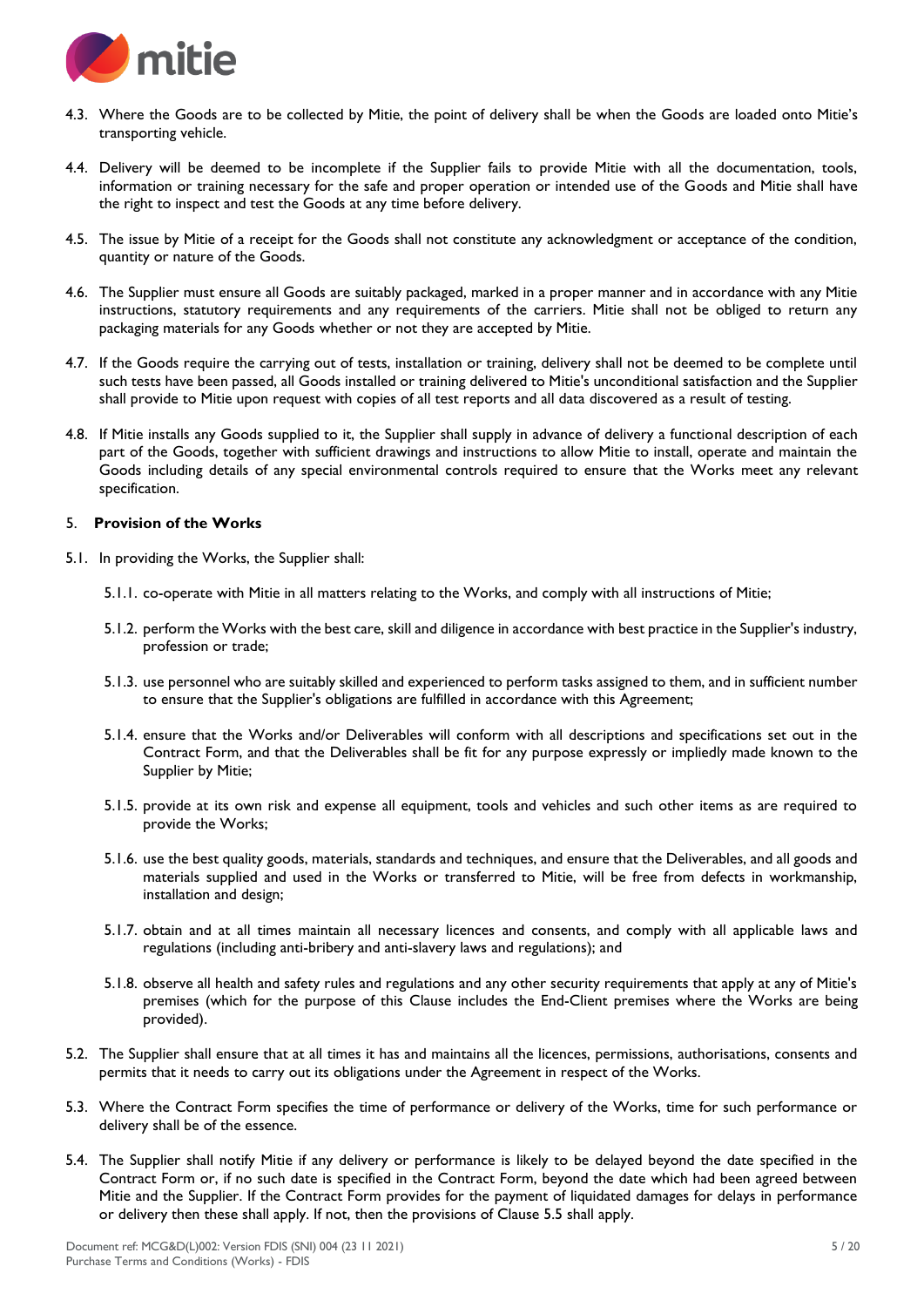

- 5.5. Where Clause 5.3 applies and time is of the essence, failure by the Supplier to promptly notify Mitie of any likely delay shall entitle Mitie to terminate without liability all or any part of the order set out in the Contract Form. Mitie shall also be entitled to compensation for any Direct Losses resulting from such failure and/or delay. Save where Clause 5.3 applies, if any delay which is promptly notified to Mitie does or is likely to exceed ten (10) days, Mitie shall be entitled to terminate without liability on its part all or any part of the order set out in the Contract Form and/or (unless the delay is due to Force Majeure (as set out in Clause 25 below)) to compensation for any resulting Direct Losses.
- 5.6. In addition to any other right Mitie may have under this Agreement or any other contract between it and the Supplier, Mitie shall be entitled to postpone the date of delivery or performance for whatever period it thinks fit upon giving notice in writing (and for this purpose "in writing" includes any notification issued by email) to the Supplier. The Supplier shall not make any additional charges for providing or performing the Works where Mitie exercises this right, unless the Supplier can demonstrate to the reasonable satisfaction of Mitie, providing a written statement and supporting evidence, that such additional charges are unavoidable due to the proposed postponement. In such circumstances Mitie shall be entitled to terminate the Agreement immediately without any liability whatsoever if it determines (at its sole discretion) that the increase in charges is not reasonable.
- 5.7. If the Works are delivered or performed in instalments, Mitie may treat the Agreement either as a single contract and not severable, or it may elect to terminate the whole of any unfulfilled part of the Agreement without any further liability to the Supplier.
- 5.8. The Supplier shall liaise with Mitie (and any third parties designated by Mitie) regularly and at such intervals as Mitie may request in connection with the Works. The Supplier shall provide Mitie's nominated representative(s) with access to observe performance of the Works at all key stages in their development.
- 5.9. If an inspection by Mitie at any time after delivery by the Supplier establishes that all or any part of the Works supplied does not comply with all the requirements of the Agreement, Mitie may (without limitation) reject the Works supplied, return it to the Supplier and/or require replacement or rectification, or require re-performance of the Works and in each case recover its losses, costs and expenses from the Supplier.
- 5.10. Where the Supplier attends site to carry out the Works and is unable to gain access to the service area or to successfully complete the Works due to access restrictions which the Supplier had not previously been made aware of or due to the acts and/or omissions of authorised representatives of Mitie on site (a "Wasted Journey"), the Supplier undertakes and agrees to use its best endeavours to take all steps to contact an authorised representative of Mitie on site to gain access and/or resolve any on-site restrictions.
- 5.11. In the event of a Wasted Journey where the Supplier has been unable to successfully complete the Works, the Supplier shall only invoice Mitie for its reasonable charges incurred, which shall not exceed the Supplier's transport only charge.
- 5.12. The Supplier is not entitled to charge any Wasted Journey charge where the Supplier has attempted to attend a site outside of the service times agreed by Mitie in writing or where the Supplier is unable to demonstrate compliance with Clause 5.10. Where service times have not been specified by Mitie, the agreed service times shall be deemed to be 0900 to 1700 hours Monday to Friday (excluding public holidays at the location where the Works are being provided (in the case of Services) or delivered (in the case of Goods)).
- 5.13. The Supplier shall give Mitie not less than 30 days' written notice where it proposes to alter the scheduled service times agreed by Mitie or, where service times have not been specified, outside of the standard service times set out in Clause 5.12 above. Where the Supplier's revised service times will no longer satisfy the requirements of Mitie, Mitie reserves the right to terminate this Agreement in accordance with Clause 21.1.
- 5.14. Mitie shall be entitled to deduct from the Price or reclaim from the Supplier any reasonable costs associated with the procurement of any Replacement Services or any costs associated with the Works which the Supplier has failed to provide in accordance with the terms of this Agreement. These costs will include, without limitation, any premium paid and/or transportation or delivery charges required to achieve the timeframe originally specified for the provision of the Works in this Agreement.

## 6. **Hazardous goods**

6.1. If any Works to be provided or performed under the Agreement involve the use of any hazardous substances or requires any special precautions to be taken to ensure safety in handling, transport, storage or use, the Supplier shall prior to delivery furnish Mitie with written details of the nature of those substances and the precautions to be taken and shall ensure that before despatch appropriate instructions and warnings are clearly and prominently marked or securely attached to any containers into which they are packed.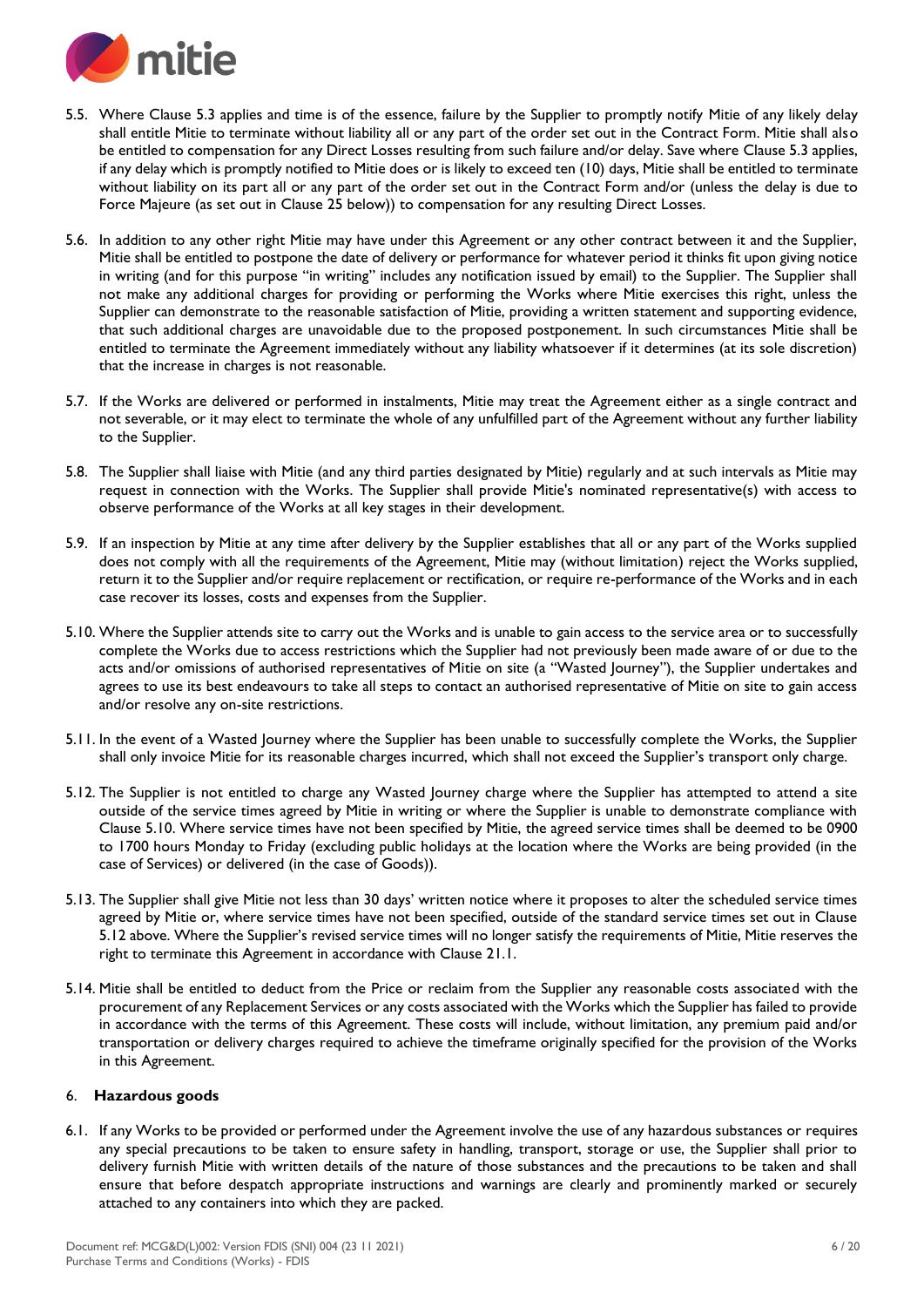

6.2. In particular (but without limitation) the Supplier shall provide to Mitie in writing all such data, instructions and warnings as are required to comply with applicable legislation, including without limitation, relating to health and safety and shall indemnify Mitie against any and all liabilities, claims and expenses which may arise as a result of the Supplier's failure to do so.

# 7. **Remedies**

- 7.1. If the Supplier fails to complete the delivery or performance of any Works in accordance with this Agreement, for any reason other than Force Majeure, without prejudice to any other right and remedies it may have, Mitie shall be entitled to:
	- 7.1.1. reject the Works (in whole or in part) whether or not title has passed and to return them to the Supplier at the Supplier's own risk and expense;
	- 7.1.2. require the Supplier to remedy such defect at its own cost within seven (7) days (or such longer period as Mitie may, at its absolute discretion, agree) including without limitation to repair or replace any rejected Works (in which case the Supplier shall also be liable to Mitie for any costs arising out of any damage caused by the Supplier in remedying such defects and shall also provide free of charge any additional works necessary to remedy the Works);
	- 7.1.3. recover from the Supplier any costs incurred by Mitie in having such defects remedied;
	- 7.1.4. cancel any Works which have not been delivered or provided by the date required and require a full refund of any part of the Price which has been paid;
	- 7.1.5. charge to the Supplier any additional costs, losses or expenses which Mitie may incur due to the Supplier's failure to deliver or perform the correct Works in accordance with this Agreement, including, but not limited to, any additional costs incurred by Mitie in obtaining any Replacement Services from a third party and any payments contractually due to third parties as a result of the Works not being so provided by the specified delivery date; and/or.
	- 7.1.6. withhold payment for the partially or undelivered Works.
- 7.2. Clause 7.1 shall extend to any substituted or remedial services and/or repaired or replacement Works supplied by the Supplier.
- 7.3. Mitie's rights under this Agreement are in addition to its rights and remedies implied by statute and common law.

## 8. **Ownership and risk**

- 8.1. Subject to Clauses 8.2, 8.3 and 8.4, the risk and title in any Goods which form all or any part of the Works shall pass to Mitie when delivered and the time of delivery shall be determined in accordance with Clauses 4 and/or 5. Risk of loss or damage to the Goods shall remain with the Supplier until delivery even if the Goods have been inspected by Mitie or the property therein may have passed earlier than upon delivery.
- 8.2. Risk of loss or damage to, and title in any Goods rejected by Mitie in accordance with this Agreement shall revert to the Supplier upon notification of that rejection by Mitie.
- 8.3. Any equipment and materials provided by the Supplier for the provision of the Works shall remain the property of the Supplier. Mitie will take all reasonable care of such equipment but no liability is accepted for any loss or damage which is not proven to have directly been caused by the negligence or default of Mitie.
- 8.4. Subject to Clause 8.3, Mitie accepts no liability whatsoever for any equipment and/or materials provided by the Supplier, including for ordinary wear and tear, and the Supplier is expected to provide a replacement if the equipment or materials no longer meet any relevant standard that is expected.

## 9. **Price and payment**

9.1. The price for the Works shall be as set out, described and/or calculated in or pursuant to the Contract Form and will be fixed unless the Contract Form provides otherwise (the "Price"). The Price shall be exclusive of VAT but inclusive of all other taxes, charges and expenses including packaging, shipping, carriage, insurance, testing and delivery of any Goods to the delivery address and any duties, imposts or levies.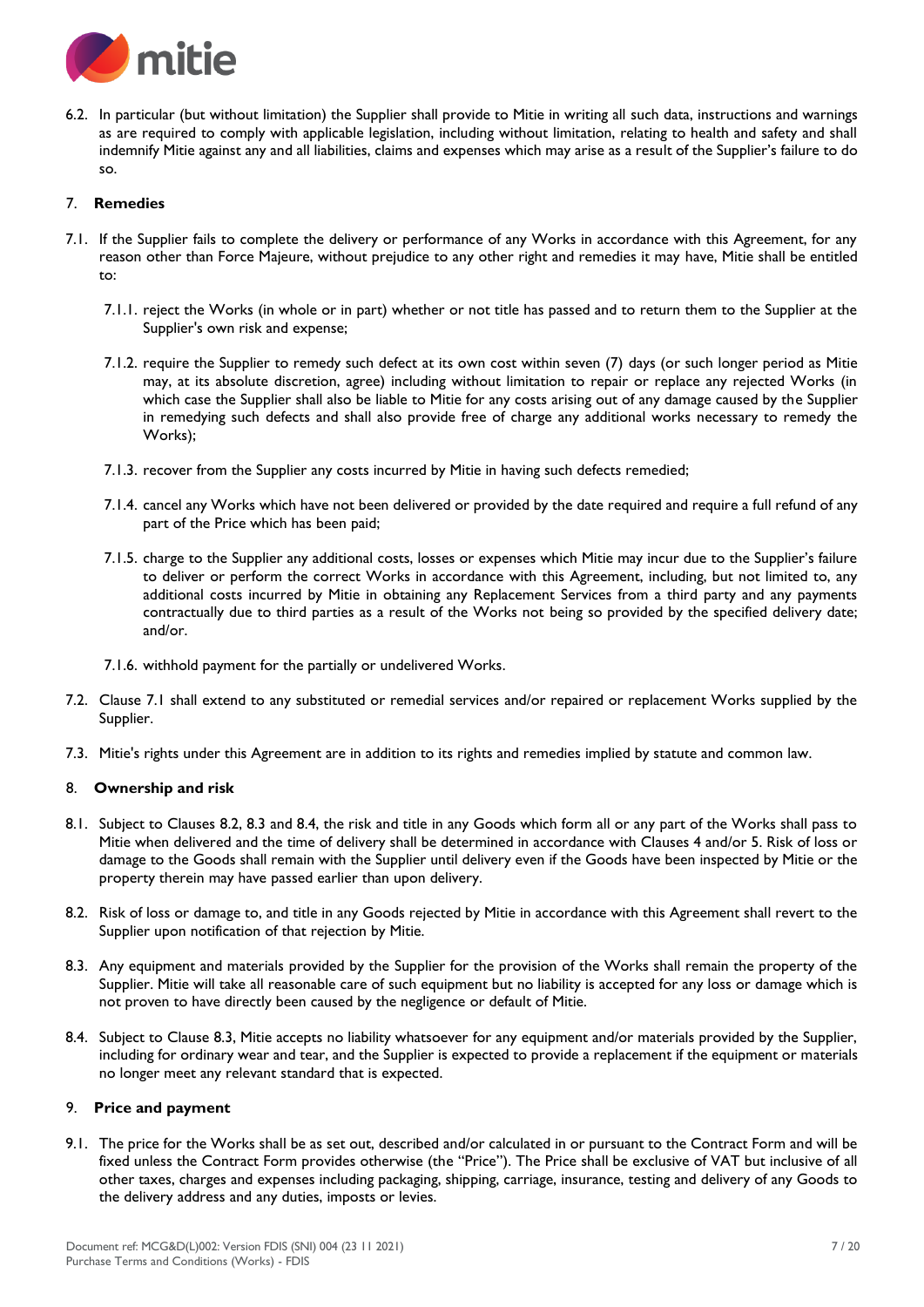

- 9.2. The Price for any Works shall be the full and exclusive remuneration of the Supplier in respect of the performance of the Works including achieving the performance metrics detailed in Appendix 5 and, unless otherwise agreed in writing by Mitie, the Price shall include all costs and expenses of the Supplier directly or indirectly incurred in connection with the performance of the Works.
- 9.3. No increase to the Price may be made (whether on account of increased material, labour or transport costs, fluctuations in exchange rates, legislative or regulatory changes, or otherwise) without the prior written consent of Mitie. Mitie shall be entitled to any discount of prompt payment, bulk purchase or volume of purchase customarily granted by the Supplier, whether or not shown on its own terms and conditions of sale.
- 9.4. Unless specified otherwise in the Invoice Instructions (i) the Supplier shall invoice Mitie at any time after 10 Business Days from the end of the month in which the Services were provided and/or Goods were delivered (as applicable) and (ii) the invoice shall clearly that it is an invoice and include the full name of the Mitie contracting legal entity, the period to which the Price relates, the date, a description of the Works to which the invoice relates, a valid Mitie purchase order number, the Supplier's name and registered company VAT number and such other information as Mitie may reasonably require. Any incomplete invoice will be invalid. For the avoidance of doubt, Mitie shall not be bound by a purchase order for a price other than as set out, described and/or calculated in or pursuant to this Agreement. In the event of a conflict between the price set out in an invoice/purchase order and the Price set out, described and/or calculated in or pursuant to this Agreement, the latter will prevail. The Supplier shall not be entitled to claim any adjustment to the Price arising from any error generated by Mitie in a purchase order.
- 9.5. Mitie shall not be obliged to pay and/or consider any invoice that:

9.5.1. does not comply with the Invoice Instructions;

9.5.2. exceeds a valid Mitie purchase order;

- 9.5.3. is not addressed to the correct Mitie contracting legal entity; and/or
- 9.5.4. does not quote a valid Mitie purchase order number or is received more than ninety (90) days after the Goods have been delivered and/or Services completed.
- 9.6. Unless the Contract Form provides otherwise, or where the invoice is disputed by Mitie (and for the avoidance of doubt the reasons an invoice may be disputed are not limited to those set out in Clause 9.5), in consideration of the supply of the Works by the Supplier Mitie shall pay all undisputed invoiced amounts within thirty (30) days of receipt of a correctly rendered and valid invoice to a bank account nominated in writing by the Supplier. Except with Mitie's prior written consent, the Supplier shall not factor or assign any invoice submitted to Mitie pursuant to this Agreement.
- 9.7. If Mitie disputes any Supplier invoice (or part thererof) in good faith then Mitie shall notify the Supplier in writing (and for this purpose "in writing" includes any notification issued by email) of such dispute (but no later than 7 days prior to the payment due date) and Mitie may withhold payment of such disputed invoices pending resolution of such dispute in accordance with the terms hereof. The parties agree that this payment mechanism constitutes an adequate mechanism that replaces the regime set out in the Housing Grants, Construction and Regeneration Act 1996 as amended by the Local Democracy Economic Development and Construction Act 2009 and Scheme for Construction Contracts, insofar as this legislation applies to the Works being delivered by the Supplier.
- 9.8. If Mitie has agreed to reimburse the Supplier for expenses incurred in the performance of the Services then the Supplier shall provide receipts or such other evidence as Mitie may require to support any claim for such expenses.
- 9.9. Without prejudice to any other right or remedy Mitie may have, Mitie reserves the right to set off any liability of Mitie and/or a Group Company to the Supplier, whether either liability is present or future, liquidated or unliquidated arising under this Agreement or any other agreement which may exist from time to time between them, against any liability of the Supplier to Mitie under this Agreement. All amounts due under this Agreement or against Mitie under any other agreement shall be paid by the Supplier to Mitie in full without any set-off, counterclaim, deduction or withholding (other than any deduction or withholding of tax as required by law).
- 9.10. Mitie shall deduct the cost of any Goods which are returned by Mitie or any Services rejected by Mitie from the next payment due to the Supplier. Where the return of any Goods or the rejection of any Services puts the Supplier into a debt position and Mitie is unable to deduct the balance from a payment due, Mitie will issue a debit note and shall require settlement of the debit note by the Supplier within fourteen (14) days of the date of the debit note.
- 9.11. Without prejudice to any rights Mitie has elsewhere in the Agreement, the Supplier shall be liable for any deductions set out in (and calculated in accordance with) the Contract Form and will reduce the value of any invoice issued accordingly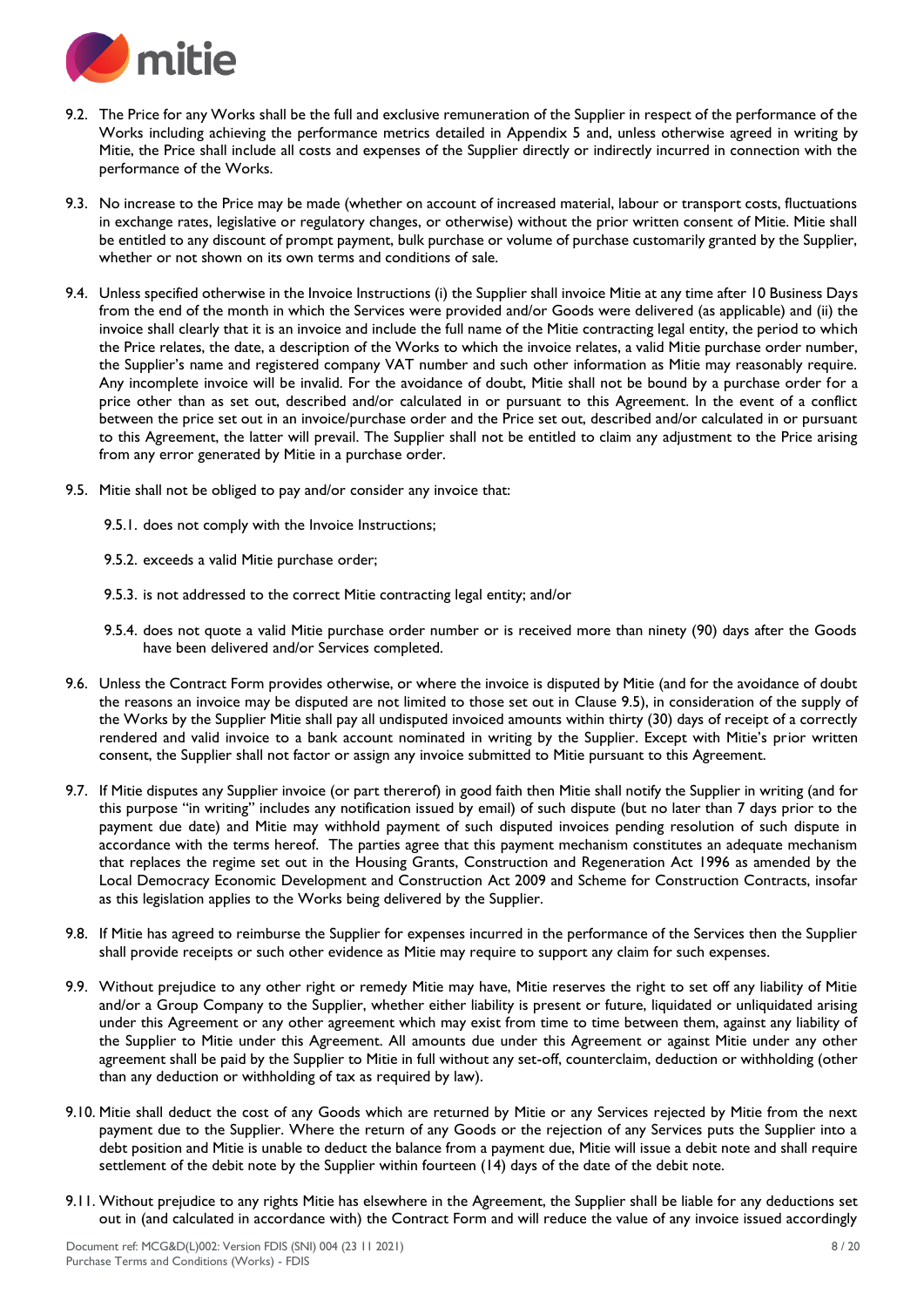

(and, where stated, in accordance with any timescales set in the Contract Form). Where the applicable deductions puts the Supplier into a debt position and Mitie is unable to deduct the balance from a payment due, Mitie will issue a debit note and shall require settlement of the debit note by the Supplier within fourteen (14) days of the date of the debit note.

- 9.12. The Supplier shall not suspend the supply of the Works unless the Supplier is entitled to terminate the Agreement for failure to pay undisputed sums of money.
- 9.13. Interest shall be payable on any amount due and payable under this Agreement (including, without limitation, any rebate) which is not paid by the due date for its payment. Such interest shall accrue on the overdue amount at the rate of 2% per annum above the Bank of England's base rate from time to time and shall be calculated on a daily basis from the due date until the date of actual payment of the overdue amount, whether before or after judgment. This Clause 9.13 shall not apply to payments that the defaulting party disputes in good faith.
- 9.14. The Supplier shall keep and maintain complete, accurate and up to date records relating to the supply and performance of the Works and the operation of the Agreement, including without limitation, records of:
	- 9.14.1. the Works provided and the supply and/or status of such Works;
	- 9.14.2. any expenditure charged, paid and/or reimbursed;
	- 9.14.3. any rebates, discounts or beneficial payment terms in place with the Supplier's sub-Suppliers and/or suppliers (if any) which relate to the Works and/or the Agreement;
	- 9.14.4. compliance with the Mitie Policies and Invoice Instructions; and
	- 9.14.5. any files, documents, correspondence, agreements, specifications, accounts, accounting records (including without limitation, all invoices, purchase orders, rebates, receipts for all charges and expenses) relating to the Works and/or the Agreement,

and shall ensure that its supplier and sub-suppliers (if any) retain the same such records relating to the Works and/or the Agreement.

- 9.15. The records referred to in Clause 9.14 shall be:
	- 9.15.1. retained by the Supplier and/or its suppliers and/or sub-suppliers (if any) throughout the duration of the Agreement and for at least sixteen (16) years, or as otherwise agreed between the parties, following the termination of the Agreement;
	- 9.15.2. adequately protected against loss, corruption and/or damage by the Supplier and/or its suppliers (if any) and/or sub-suppliers (if any); and
	- 9.15.3. made available to Mitie and/or Mitie's employer(s) (if any) on twenty-four (24) hours' written notice.
- 9.16. The Supplier shall permit Mitie, its employer(s), its employees, nominated representatives, advisers and independent auditor to examine on twenty-four (24) hours' written notice and within normal working hours such records as are to be kept by the Supplier and/or its suppliers (if any) and/or sub-suppliers (if any) under Clause 9.14 (including access to and inspection of electronically stored information relating to the Works and/or the Agreement) and any other documents in the possession of the Supplier and/or its suppliers (if any) and/or sub-suppliers (if any) relating to the Agreement. Such examination shall be permitted at the offices of the Supplier or at such other places where the records may be kept. If a physical examination takes place the Supplier shall make available to Mitie an office suitable for at least three representatives of Mitie with adequate facilities, including, desks, chairs, personal computer and access to photocopiers and printers. The Supplier and/or its suppliers (if any) and/or sub-suppliers (if any) shall permit Mitie, its employer(s), employees, nominated representatives, advisers and independent auditors to take copies of such records and shall promptly provide proper explanations to any questions raised relating to the contents of these records. The Supplier and/or its suppliers (if any) and/or sub-suppliers (if any) shall afford Mitie such assistance as it shall reasonably require in order to understand the records.
- 9.17. The Supplier shall indemnify Mitie on a continuing basis against any liability, including, without limitation, interest, fines, penalties, expenses or costs incurred, which is levied, demanded or assessed on Mitie at any time in respect of the Supplier's failure to account for or to pay any VAT relating to payments made to the Supplier under the Agreement. Any amounts due under this Clause 9.18 shall be paid by the Supplier to Mitie not less than five (5) days before the date upon which the tax or other liability is payable by Mitie.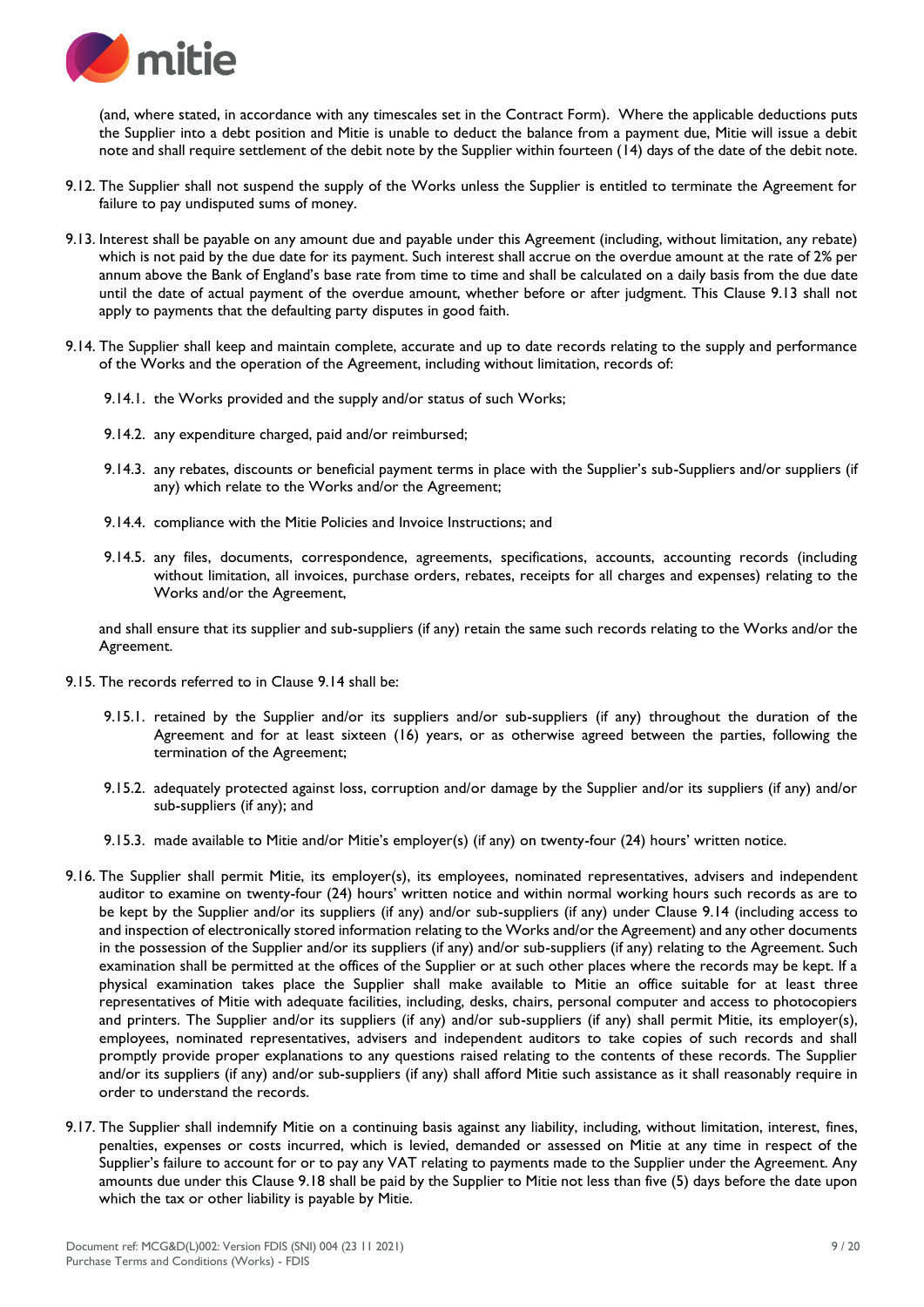

## 10. **Continuous improvements**

- 10.1. The Supplier undertakes to use its best endeavours to adopt a policy of continuous improvement throughout the term of the Agreement in relation to the Works, pursuant to which it shall regularly review the Works to:
	- 10.1.1. improve the quality, scope and efficiency of the Works; and
	- 10.1.2. reduce the Price, any charges and Mitie's costs, without adversely affecting the Works or any standards or levels applicable to the Works.
- 10.2. Without prejudice to its other obligations under this Clause 10, if the Supplier or any of its suppliers and/or sub-suppliers develops or implements for any other customer any new technology or product feature in respect of works similar to the Works, the Supplier shall promptly offer that new technology or product feature to Mitie. The Supplier shall notify Mitie of each such development or implementation in accordance with Clause 27.6.

## 11. **Variations**

- 11.1. The Supplier shall accept any reasonable variation to the specification for the Works requested by Mitie and, unless agreed in writing by Mitie, any such amendments shall not increase the Price. If Mitie requires an amendment to the Agreement that would result in a reduction in the Price the terms set out in Clause 3.5 shall apply. Where a Price adjustment is agreed in writing by Mitie to reflect the variation such adjustment shall have regard to the rates and prices used in the Agreement or, where these are not relevant, to what is fair and reasonable.
- 11.2. Neither party shall be bound by any variation to the Agreement unless and until it is confirmed in a variation to the Contract Form signed by an authorised representative of each party.
- 11.3. For the avoidance of doubt, if there is a General Change in Law (being a change in Law that comes into force after the Commencement Date which impacts the supply of the Works and performance of the Agreement where such change (i) is of a general legislative nature (including taxation or duties of any sort affecting the Supplier and/or Mitie) or (ii) affects or relates to a Comparable Supply (being the supply of goods or services the same or similar to the Goods or Services including, without limitation, the Deliverables provided by the Supplier to another company)) the Supplier must bear the risk of the change and is not entitled to ask for an increase to the Price or the charges.

## 12. **Intellectual property**

- 12.1. In respect of the Works and any goods that are transferred to Mitie as part of the Works under this Agreement, including without limitation the Deliverables or any part of them, the Supplier warrants that it has full clear and unencumbered title to all such items, and that at the date of delivery of such items to Mitie, it will have full and unrestricted rights to sell and transfer all such items to Mitie and/or, at Mitie's direction, the End-Client.
- 12.2. The Supplier hereby assigns to Mitie (and, at Mitie's direction, to the End-Client) absolutely by way of present and (to the extent permissible by law) future assignment (which will take effect immediately on the coming into existence of the Intellectual Property Rights produced by the Supplier), with full title guarantee and free from all third party rights and at no cost to Mitie, all Intellectual Property Rights which are created by the Supplier or on the Supplier's behalf throughout the term of the Agreement in the products of the Works, including without limitation the Deliverables.
- 12.3. The Supplier grants Mitie a non-exclusive, worldwide, perpetual, transferable, irrevocable, royalty-free licence (including the ability to grant sub-licences) to use, reproduce, modify, develop and maintain all Intellectual Property Rights in the Works which do not belong to Mitie under this Clause 12 and the Supplier shall limit the use in the Works of such Intellectual Property Rights referred to in this clause 12.3 such that they are used only as properly and reasonably required in connection with the supply of the Works for Mitie.
- 12.4. The Supplier shall obtain all releases, waivers and authorisations throughout the world necessary for Mitie and the End-Client to make full and free use of the Works. In particular, the Supplier waives or procures a waiver of any moral rights subsisting in copyright produced for this Agreement.
- 12.5. The Supplier shall, and shall procure that the Supplier's employees, consultants, agents, suppliers and/or sub-suppliers shall do all such further acts and things and execute any such documents as Mitie may require in order to secure the full benefit of the Agreement, including all rights, title and interest in and to the Intellectual Property Rights assigned to Mitie and/or the End-Client in accordance with this Clause 12 and to confirm those releases, waivers and authorisations referred to in Clause 12.4.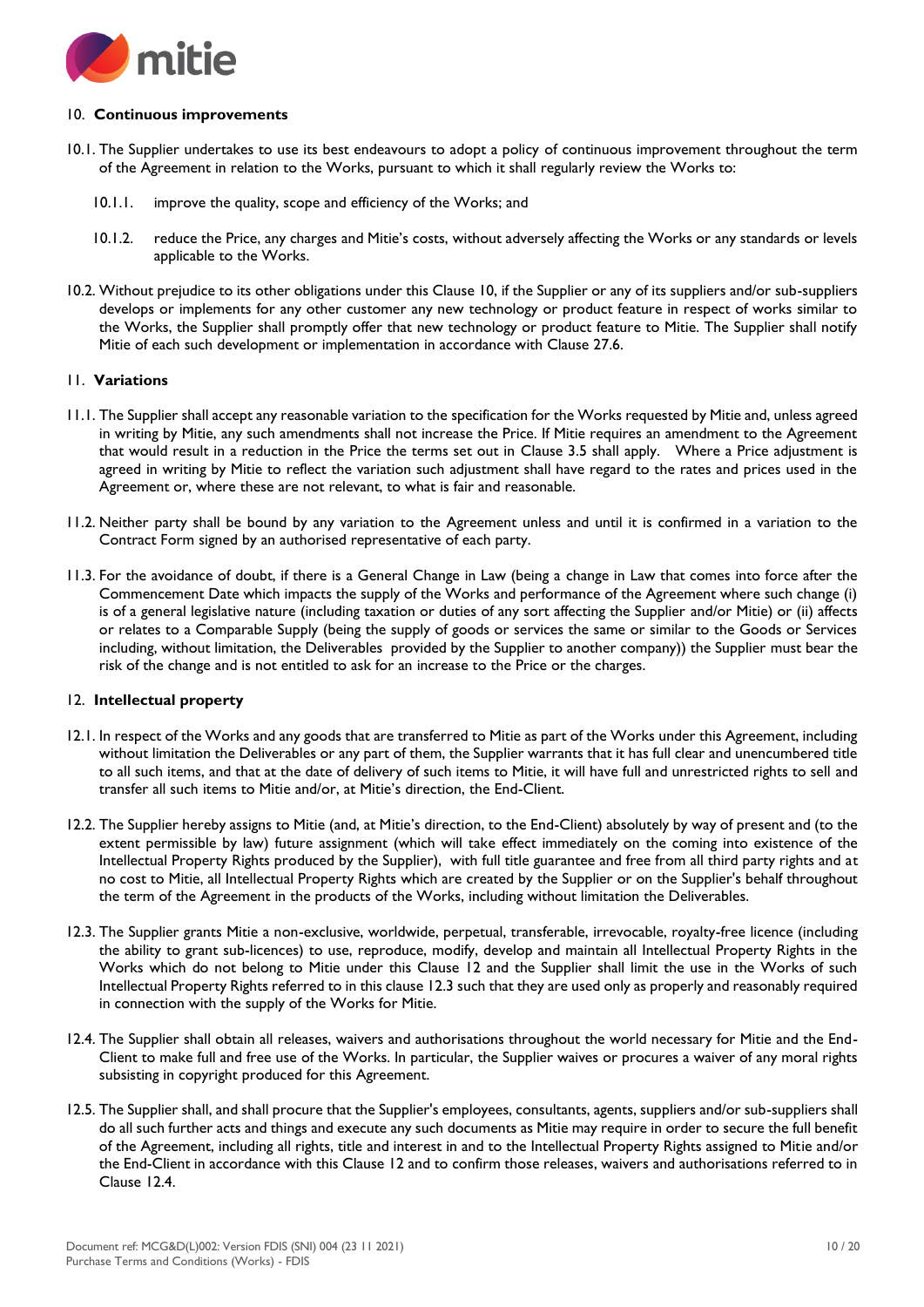

- 12.6. The Supplier shall not use or permit the use of any of the intellectual property belonging to Mitie (or Mitie's licensors) or the End-Client, including without limitation logos or other Intellectual Property Rights and all new intellectual property created under this Agreement, without the prior written agreement of Mitie.
- 12.7. The Supplier will indemnify and hold Mitie and the End-Client harmless against any damages (including costs) that may be awarded or agreed to be paid in respect of any claim or action that any Works supplied by the Supplier infringes any intellectual property right of any third parties.
- 12.8. Where a licence in any software for the provision of part of the Works (including, without limitation, the Deliverables) is provided by the Supplier, or the Supplier secures such licence from a third party, such licence shall be in the name of the End-Client (save where Mitie advises that it should be in Mitie's name) in perpetuity with the right to sublicence such licence to any third party nominated by the End-Client (or, where applicable, Mitie) for the purposes of performing any part of the Works (including, without limitation, the Deliverables) which are provided at any time pursuant to this Agreement.

#### 13. **Warranties**

- 13.1. The Supplier warrants that:
	- 13.1.1. it has the full capacity and authority to enter into and perform this Agreement and that this Agreement is executed by a duly authorised representative of the Supplier;
	- 13.1.2. it owns or has obtained valid licences, consents, permissions and rights to use, and where necessary to licence to Mitie and/or, where directed by Mitie, the End-Client, any materials reasonably necessary for the fulfilment of all its obligations under this Agreement, including any third party licences and consents in respect of any of the Works;
	- 13.1.3.there are no known legal or regulatory actions or investigations before any court, administrative body or arbitration tribunal pending or threatened against it or its Affiliates that might affect its ability to perform the Agreement;
	- 13.1.4. it does not have any contractual obligations which are likely to have a material adverse effect on its ability to perform this Agreement.;
	- 13.1.5. all third party warranties and indemnities covering the Works (including the Deliverables) shall be assigned for Mitie's benefit (and/or, where directed by Mitie, the End-Client ) by the Supplier at no extra cost to Mite or the End-Client.
	- 13.1.6. all of the Works supplied by it under the Agreement:
		- 13.1.6.1. will be in full accordance with any specification set out in the Contract Form, purchase order or which Mitie may provide to the Supplier from time to time;
		- 13.1.6.2. will be provided in accordance with the required service levels or key performance indicators (if any) set out or referred to in the Contract Form, purchase order or which Mitie may provide to the Supplier from time to time;
		- 13.1.6.3. will not infringe any Intellectual Property Rights or other rights of any third party anywhere in the world;
		- 13.1.6.4. will be provided by appropriately qualified and trained personnel with all due skill, care and diligence and to such standards of quality and or/specifications stated in the Contract Form, purchase order or (if none are so stated) as is reasonable for Mitie to expect from the Supplier;
		- 13.1.6.5. will be of satisfactory quality (within the meaning of the Sale of Goods Act 1979) and will be fit for any purpose held out by the Supplier or made known to the Supplier by Mitie, expressly or by implication, prior to the date when the Contract Form is signed;
		- 13.1.6.6. where applicable, will be free from all defects in design, material and workmanship and will correspond with any samples provided; and
		- 13.1.6.7. will comply with all applicable statutory and regulatory requirements.

## 14. **Compliance**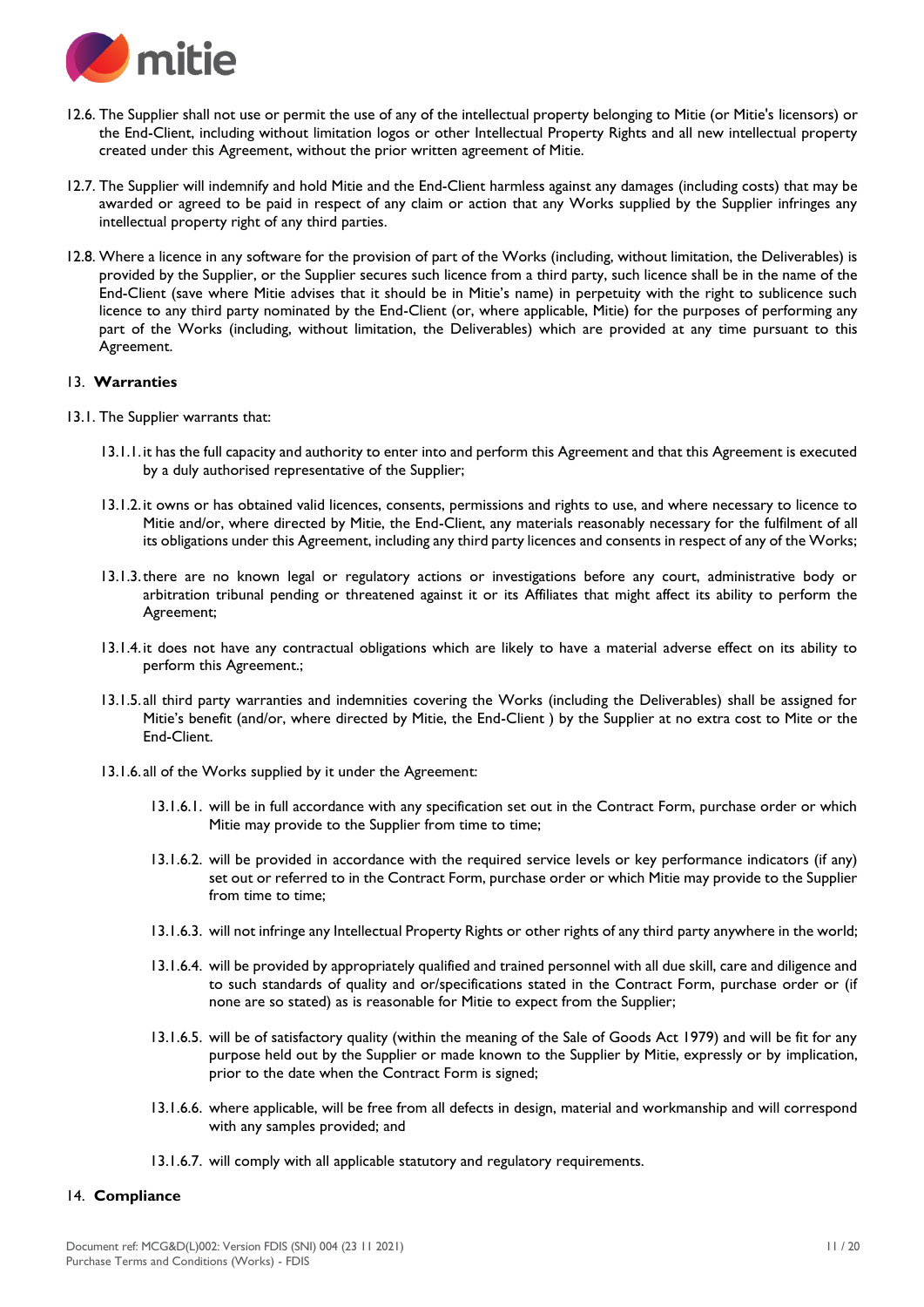

- 14.1. In supplying the Works the Supplier shall, and shall procure that the Supplier's employees, consultants, agents, suppliers and sub-suppliers shall, comply with, all applicable laws (including but not limited to the Bribery Act 2010 and the Modern Slavery Act 2015), standards, guidance, codes of practice (whether voluntary or mandatory), statutory requirements or other regulations and with the Invoice Instructions and the Mitie Policies. In all cases the costs of compliance shall be borne by the Supplier and the Supplier hereby indemnifies Mitie against all losses, costs, expenses, damages, liabilities, demands, claims, actions and proceedings which Mitie may incur arising out of any breach by the Supplier of the provisions of this Clause 14 howsoever arising.
- 14.2. If the Supplier is not the manufacturer the Supplier shall assign the benefit of any warranty or guarantee given by the manufacturer or the Supplier's supplier relating to the Works to Mitie and/or, at Mitie's direction, to the End-Client.
- 14.3. Where any Works supplied under this Agreement are the subject of a guarantee and if within the relevant guarantee period Mitie gives notice in writing to the Supplier of any defect in the design, materials or workmanship of the Works (other than a design made, furnished or specified by Mitie for which the Supplier has in writing disclaimed responsibility), the Supplier shall, as soon as possible, replace or repair (at Mitie's sole option, acting reasonably) the relevant Works so as to remedy the defects without cost to Mitie, provided that Mitie shall, where practicable, within a reasonable period of time of discovery of any defect, return the defective Works or parts of them to the Supplier at the Supplier's risk and expense unless it has been agreed between the parties that the necessary replacement or repair shall be carried out by the Supplier on Mitie's premises (which for this purpose may include, at Mitie's discretion, the premises of the End-Client).
- 14.4. The liabilities of the Supplier under this Clause 14 shall be in addition and without prejudice to any other rights or remedies of Mitie (whether arising in contract, tort, at common law, under statute or otherwise).

## 15. **Further obligations**

- 15.1. The Supplier shall:
	- 15.1.1. comply (and will procure that its employees, agents, suppliers and sub-suppliers comply) with all applicable laws, statutes, regulations, and codes that are applicable, including, without limitation, those relating to equality, health and safety, data protection, tax, anti-bribery and anti-corruption including but not limited to the Bribery Act 2010 and the Modern Slavery Act 2015 (the "Relevant Requirements");
	- 15.1.2. comply (and will procure that its employees, agents, suppliers and sub-suppliers comply) with the Mitie Policies, Invoice Instructions, any anti-bribery policy and any anti-slavery policy applicable to the Supplier's industry as Mitie or the relevant industry body may update from time to time;
	- 15.1.3. access and read on a regular basis throughout the term of the Agreement (and will procure that its employees, agents, suppliers and sub-suppliers access, read and are trained on a regular basis throughout the term of the Agreement) the Mitie Policies, the Invoice Instructions, any anti-bribery policy and any anti-slavery policy applicable to the Supplier's industry as Mitie or the relevant industry body may update from time to time, to ensure that they are familiar with, up to date and aware of any changes or amendments to the Mitie Policies, Invoice Instructions, any anti-bribery policy and any anti-slavery policy which is applicable to this Agreement;
	- 15.1.4.have and shall maintain in place throughout the term of this Agreement its own policies, procedures, training and audits to ensure compliance with the Relevant Requirements, the Mitie Policies and the Invoice Instructions, and it will enforce them where appropriate;
	- 15.1.5.notify Mitie immediately if for any reason whatsoever it cannot access the Mitie Policies or Invoice Instructions;
	- 15.1.6. immediately report to Mitie any actual, potential or suspected breach of the obligations in this Clause 15 including but not limited to requests or demands for any undue financial or other advantage of any kind received by the Supplier in connection with the performance of this Agreement;
	- 15.1.7.be a member of the Safety Schemes in Procurement (SSIP) 'SafeContractor' scheme during the term of this Agreement; and
	- 15.1.8.within one month of the date of this Agreement and annually thereafter, certify to Mitie in writing signed by an officer of the Supplier, compliance with this Clause 15 and the Supplier shall provide such supporting evidence of compliance as Mitie may reasonably request.

For the avoidance of doubt, the Supplier and its employees, agents, suppliers and sub-suppliers are deemed to have accessed, read and complied with all Mitie Policies and the Invoice Instructions on a continuing basis throughout the term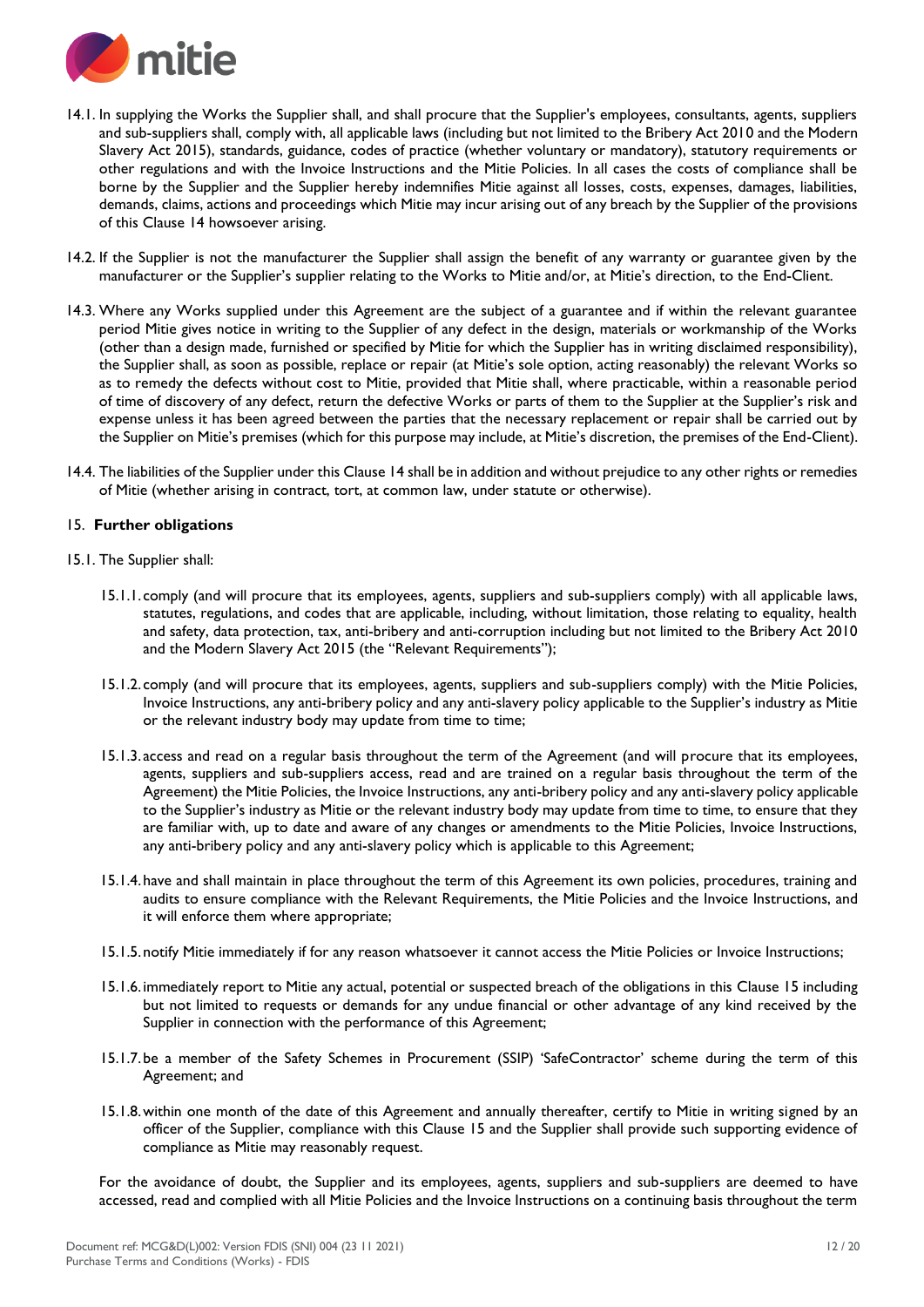

of the Agreement unless it has notified Mitie in writing that it is unable to do so before the commencement of this Agreement.

- 15.2. The Supplier shall ensure that any person associated with the Supplier who is performing services or providing goods in connection with this Agreement does so only on the basis of a written contract which imposes on and secures from such person terms equivalent to those imposed on the Supplier in this Clause 15 (the "Relevant Terms"). The Supplier shall be responsible for the observance and performance by such persons of the Relevant Terms, and shall be directly liable to Mitie for any breach by such persons of any of the Relevant Terms.
- 15.3. Breach of this Clause 15 shall be deemed a material breach under Clause 21 and Mitie may terminate all or any part of the Agreement without any liability by notice to the Supplier.
- 15.4. Works, whether supplied directly to Mitie or via Mitie to the End-Client, will be subject to the terms and conditions set out in the 'Special Conditions' in the Contract Form, and such terms are incorporated herein. In the event of any conflict between such documents, the Special Conditions will prevail over these Mitie Purchase Terms and Conditions (Works).

#### 16. **Personnel**

- 16.1. Mitie reserves the right to refuse access to any premises controlled by Mitie (and/or the End-Client) to any person employed by the Supplier or any sub-supplier whose admission would in the opinion of Mitie (or the End-Client) be (i) unsuitable as not being appropriately qualified or trained or (ii) undesirable.
- 16.2. If and when directed by Mitie the Supplier shall provide lists of the names and addresses of all persons who may at any time require permission to access any premises controlled by Mitie in connection with the performance of the Agreement. The Supplier shall also specify the capacities in which such employees are concerned with the Agreement and provide such other particulars as Mitie may reasonably require.
- 16.3. The decision of Mitie on whether any person is to be refused admission to any premises under its control or the End-Client's control and on whether the Supplier has complied with the obligations set out in Clause 16.2 shall be final and conclusive.
- 16.4. The Supplier shall be responsible for any income tax, national insurance contributions or other statutory payments in relation to any and all individuals employed or engaged in the provision of the Works from time to time (the "**Employees**") and will ensure that they are deducted and/or paid to the relevant authorities. The Supplier shall indemnify Mitie against all demands, claims, actions, proceedings, damages, payments, losses, costs, expenses or other liabilities (together "**Losses**") arising out of any claim or assertion that any Employee is or was an employee, servant or worker of Mitie or the End-Client by reason of being engaged in the Works or arising out of any act or omission of the Supplier or any of the Supplier's sub-suppliers, employees or agents in relation to any Employee.
- 16.5. At any time during the continuance of the Agreement Mitie may require the Supplier to provide to Mitie (or any other person nominated by Mitie) within fourteen (14) days, such information as Mitie or Mitie's nominee may reasonably require in connection with the employment or engagement of the Employees and the Supplier warrants the completeness and accuracy of such information (including information required to be provided pursuant to TUPE).
- 16.6. Where TUPE applies on termination (in whole or in part) or expiry of the Agreement (the "TUPE Termination Date") such that the contract of employment of Supplier Personnel transfers to Mitie and/or a third party the Supplier shall indemnify (and shall procure than its suppliers and sub-suppliers shall indemnify) Mitie for any costs, claims, liabilities and expenses incurred or suffered in respect of (i) payments payable to Supplier Personnel (including all wages, pension contributions, bonuses and incentive payments and proportionate holiday pay) in respect of the period prior to the TUPE Termination Date; and (ii) claims arising from the contract of employment including but not limited to any claims relating to unfair dismissal, statutory or contractual redundancy pay, discrimination on grounds of race, sex, disability, religion or belief, sexual orientation, or age, equal pay, unlawful deduction of wages, loss of earnings, industrial or personal injury or otherwise relating to the employment and which result from the act, fault or omission of the Supplier or its suppliers or sub-suppliers prior to the relevant TUPE Termination Date.
- 16.7. The Supplier acknowledges that the Key Personnel of the Supplier listed or referred to in the Contract Form are essential to the proper provision of the Works to Mitie. The Key Personnel shall not be released from supplying the Works without Mitie's prior written agreement, except where this is unavoidable because of long-term sickness, maternity leave, paternity leave, termination of employment or other extenuating circumstances.
- 16.8. Any replacements to the Key Personnel shall be subject to Mitie's prior written agreement. Such replacements shall be of at least equal status or of equivalent experience and skills to the Key Personnel being replaced and be suitable for the responsibilities of that person in relation to the Works.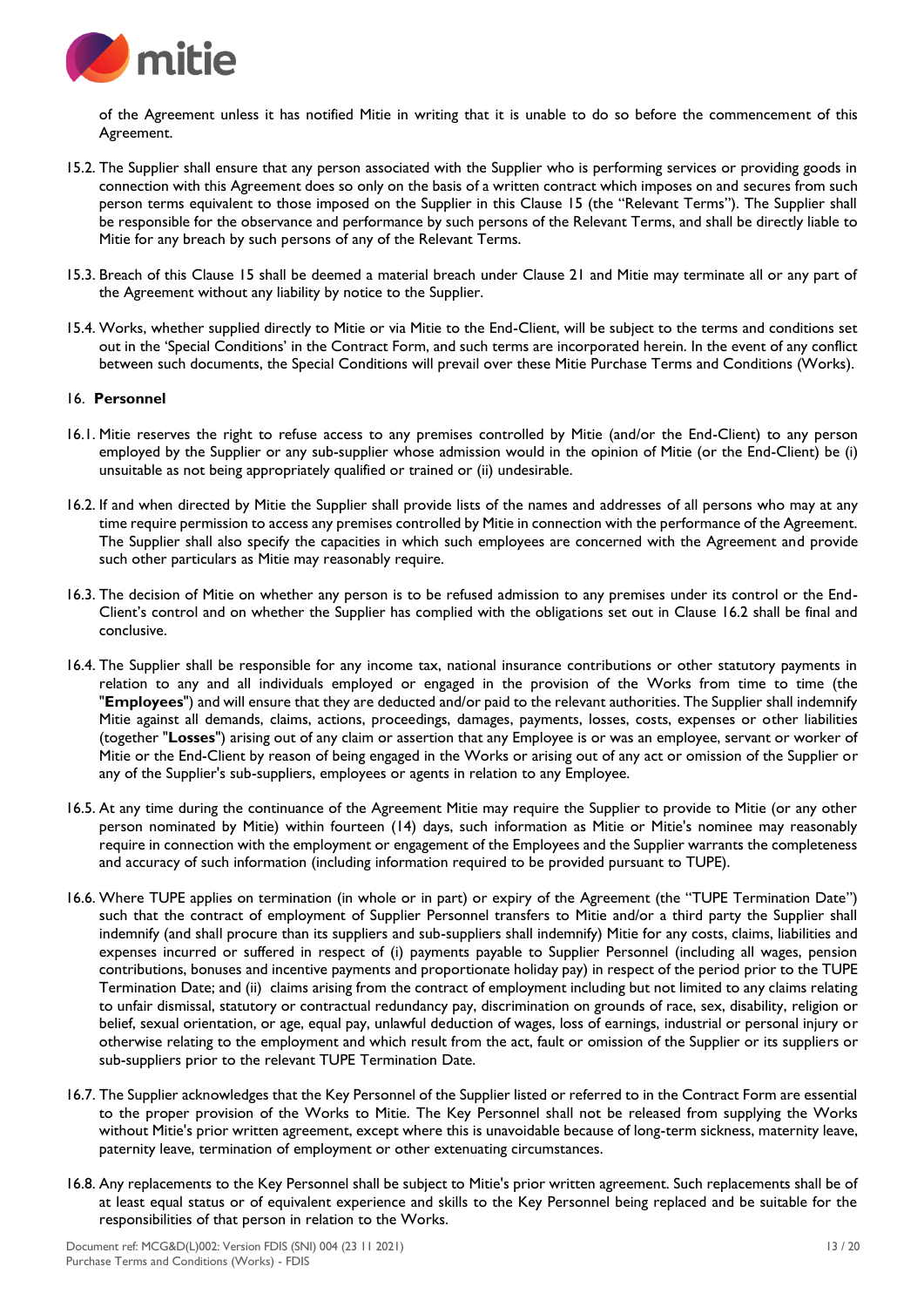

# 17. **Mitie property**

- 17.1. Any property which is issued by or on behalf of Mitie to the Supplier in connection with the Agreement shall remain the property of Mitie and shall be used solely in connection with the Agreement and not for any other purpose without the prior written agreement of Mitie.
- 17.2. All Mitie property shall be deemed to be in good condition when received by or on behalf of the Supplier unless it notifies Mitie to the contrary within five (5) days of the date it receives such property. The Supplier shall return such property promptly to Mitie on the earlier of the completion of the Works or the termination of this Agreement and it shall be responsible for all loss or damage caused to such property from whatsoever cause.
- 17.3. The Supplier may be permitted to use accommodation provided by Mitie. Such accommodation shall be used purely for the purposes of providing the Works. Any such accommodation shall be kept clean and not damaged in any way. The Supplier shall also pay for any services made available to the accommodation and used by the Supplier, including but not limited to electricity, gas, water and telephone lines. The Supplier shall immediately vacate the accommodation when instructed to do so by Mitie. The accommodation shall be left in a clean and tidy condition and in a state of repair equivalent to that it was in when the Supplier was initially given access and any costs incurred by Mitie in repairing the same shall be recoverable from the Supplier as a debt.

## 18. **Indemnity**

- 18.1. The Supplier shall indemnify Mitie fully from and against all losses, claims, proceedings, demands, charges, actions, damages, costs, expenses and any other liabilities whatsoever suffered or incurred by Mitie and/or any Group Company (including any professional or legal expenses incurred) that may arise out of, or in connection with:
	- 18.1.1.the performance or non-performance by the Supplier of its obligations under this Agreement or the presence of any Supplier or any staff on Mitie's premises (which for the purpose of this Clause includes the End-Client premises where the Works are being provided);
	- 18.1.2. any act or omission or negligence of the Supplier (including the Supplier's employees, consultants, agents, suppliers and sub-suppliers) in supplying, installing, testing, commissioning or performing the Works;
	- 18.1.3. any breach of any warranty given by the Supplier in relation to the Works including but not limited to the warranties set out in Clause 13;
	- 18.1.4. any liability Mitie might incur under the Consumer Protection Act 1987 or General Product Safety Regulations 2005 in respect of the Works or any other items in which the Works are incorporated;
	- 18.1.5. any liability to any third party arising in connection with the Works which Mitie may incur whether by court proceedings or by a bona fide out-of-court settlement; and
	- 18.1.6. any breach by the Supplier of the Data Protection Legislation.
- 18.2. The Supplier shall not be liable to Mitie for any damage or injury to the extent that the same is caused by or arises out of Mitie's negligent acts or omissions.
- 18.3. The Supplier shall be liable for additional operational, administrative costs and/or expenses or wasted expenditure resulting from the direct breach of the Agreement by the Supplier.
- 18.4. Without prejudice to the generality of Clause 18.1, the Supplier indemnifies Mitie against any costs incurred by the End-Client resulting from any breach by the Supplier relating to any applicable Law.

#### 19. **Insurance**

- 19.1. The Supplier shall effect and maintain with a reputable insurance company of good repute the following policies of insurance providing cover consistent at least with the best industry practice of suppliers of Works of the type to be supplied by the Supplier to Mitie, in amounts of not less than those stated on the Contract Form for the period over which the Works are to be performed and for a minimum of twelve (12) years following expiration or earlier termination of the of the later of the Works and the Agreement. In the event that no insurance requirements are set out on the Contract Form (or any Appendix or Schedule referred to on the Contract Form), the following types of insurances will be deemed to have been inserted onto the Contract Form:
	- 19.1.1. Employers liability insurance of not less than  $£5$  million per occurrence or the minimum level required by law;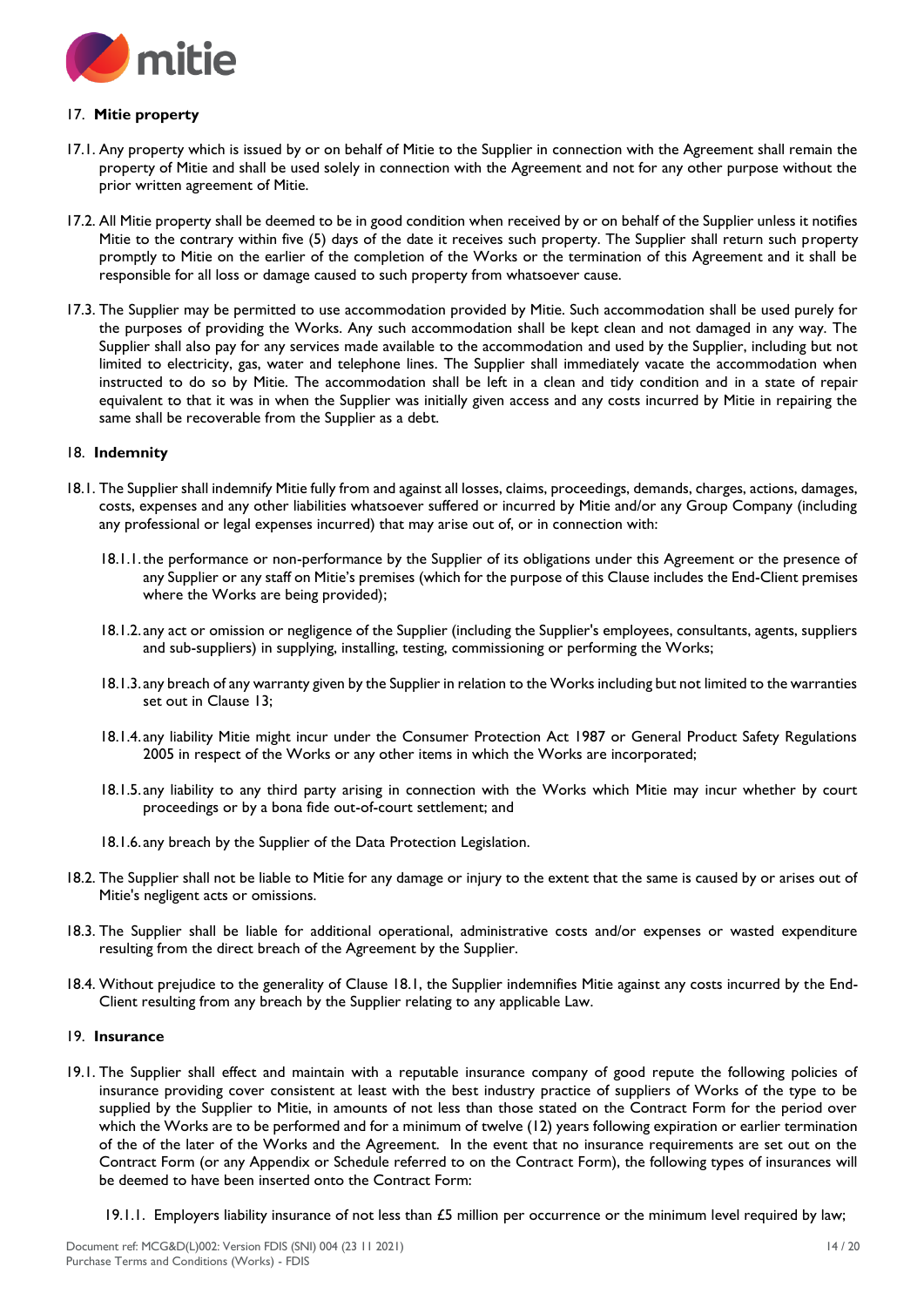

- 19.1.2. Public liability insurance of not less than  $£10$  million per occurrence and unlimited in the annual aggregate;
- 19.1.3. Product liability insurance of not less than £10 million per occurrence and unlimited in the annual aggregate; and
- 19.1.4. Professional indemnity insurance of not less than £5 million per occurrence and a minimum of £10million in annual aggregate.
- 19.2. The Supplier shall promptly provide to Mitie copies of all insurance policies referred to in Clause 19 or a broker's verification of insurance to demonstrate that such insurances are in place, together with copies of receipts or other evidence of payment of the latest premiums due under those policies.

#### 20. **Limitation of liability**

- 20.1. Nothing in this Agreement shall exclude or limit either party's liability for:
	- 20.1.1. death or personal injury arising from that party's negligence;
	- 20.1.2. bribery, fraud or fraudulent misrepresentation;
	- 20.1.3. any other liability that cannot be limited or excluded by law; and/or
	- 20.1.4. any liability under Clauses 18.1.4.
- 20.2. Save as set out in Clause 20.1, Mitie's aggregate liability to the Supplier (whether in tort, including gross negligence, or for breach of contract or statutory duty or otherwise) under or in connection with this Agreement, shall be limited to the lesser of:
	- 20.2.1. 100% of the price for the Works (including VAT) which have accrued during the previous 12 months; or
	- 20.2.2. £100,000 (one hundred thousand pounds),

and Mitie shall not be liable in any circumstances for any Indirect Losses suffered or incurred by the Supplier under or in connection with this Agreement.

## **21. Termination**

- 21.1. Mitie may terminate all or any part of the Agreement without any liability immediately by notice to the Supplier in the following circumstances:
	- 21.1.1. if the Supplier breaches any term of the Agreement, the Invoice Instructions or any Mitie Policy and (where in Mitie's reasonable opinion the breach can be remedied without any delay to the time for supply under Clauses 4 or 5) fails to remedy the breach by that time for performance or (if earlier) within five (5) days of Mitie so requiring;
	- 21.1.2. the Supplier gives Mitie written notice that it proposes to alter (i) the Price and/or (ii) its scheduled service times (whether pursuant to Clause 5.13 or otherwise) which Mitie considers will no longer be appropriate;
	- 21.1.3. in the performance of the Works, the Supplier has contravened Clause 3.8 of the Agreement (including, but not limited to, any contravention of health and safety legislation);
	- 21.1.4. if there is a Change of Control of the Supplier;
	- 21.1.5. if the Supplier ceases to or threatens to cease to carry on business, the Supplier's financial position is such that either the Supplier, the Supplier's directors, members or creditors as appropriate take or are entitled to take steps to institute formal insolvency proceedings with respect to the Supplier of a type provided for by the Insolvency Act 1986 (or any similar or analogous legislation, whether under English law or otherwise), including without limitation administration, liquidation, administrative receivership, receivership, voluntary arrangement, scheme of arrangement or bankruptcy, or if the Supplier is unable to pay its debts within the meaning of section 123 of the Insolvency Act 1986;
	- 21.1.6. if the Supplier offers or gives, or agrees to give, to any employee, agent or representative of Mitie any gift, inducement or consideration of any kind in connection with this Agreement or any other agreement with Mitie,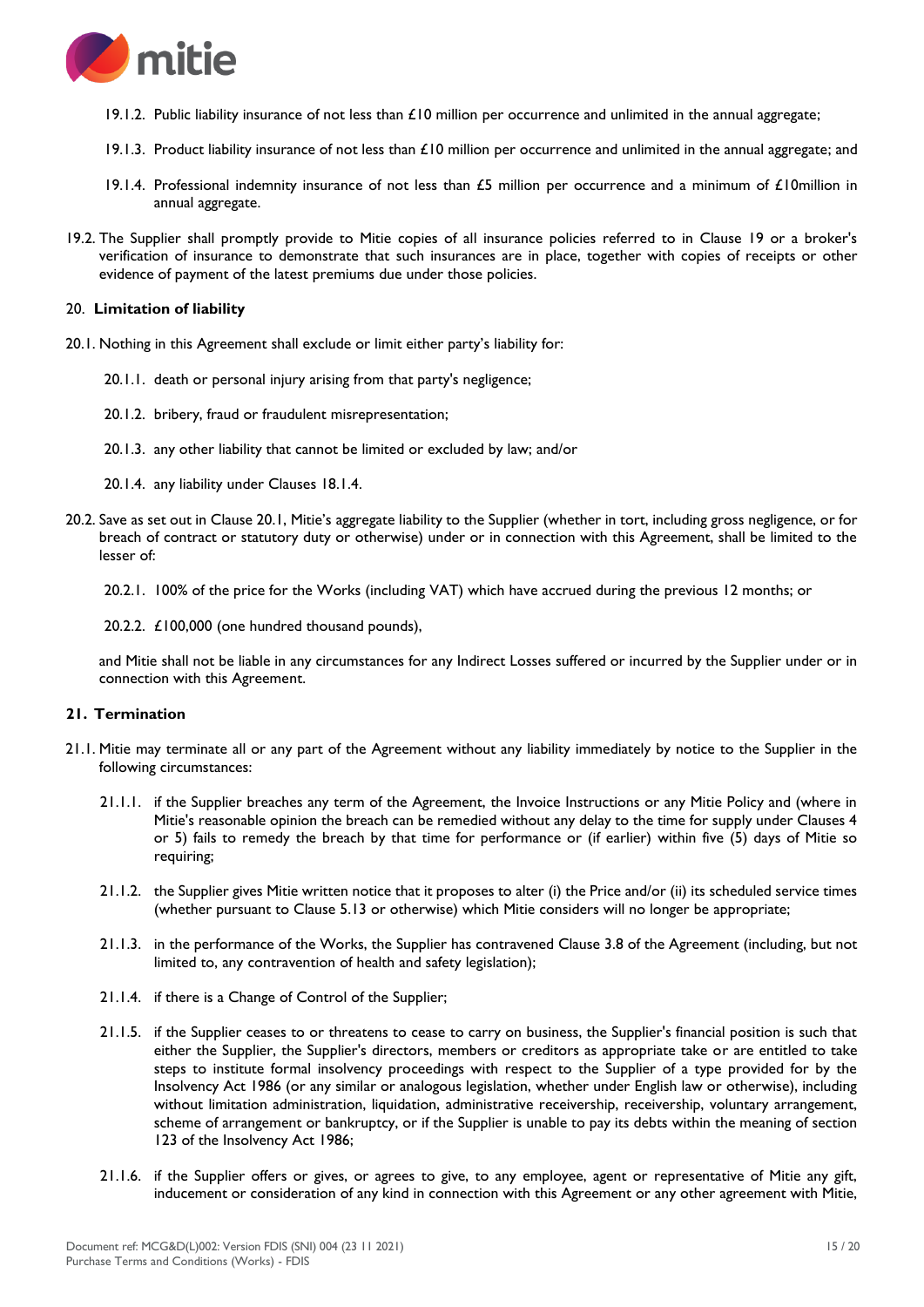

or for showing or refraining from showing favour or disfavour to any person in relation to this Agreement or any such other agreement;

- 21.1.7. if the Supplier breaches any of the Relevant Requirements or the Mitie Policies;
- 21.1.8. if the Supplier or its Affiliates embarrass or bring Mitie and/or the End-Client into disrepute or diminish the public trust in them;
- 21.1.9. if there is a consistent repeated failure by the Supplier to meet its performance indicators as detailed in this Agreement;
- 21.1.10. if Mitie rejects a Supplier remedy for defect of Works or the Supplier does not provide such a remedy within the specified time;
- 21.1.11. a Supplier Insolvency Event occurs;
- 21.1.12. where Mitie is required to terminate the Agreement (or any part thereof) by Law;
- 21.1.13. if the End-Client terminates all or part of its contract with Mitie;
- 21.1.14. any material breach of the Agreement; or
- 21.1.15. where the End-Client has a right to terminate its contract with Mitie as a result of the acts or omission of the Supplier (or its suppliers or sub-suppliers) which caused or materially contributed to this End-Client right (whether or not the End-Client actually terminates).
- 21.2. Without prejudice to its rights under Clause 21.1, Mitie shall have the right to terminate the Agreement (without any liability to the Supplier) at any time on giving the Supplier at least one (1) months' notice in writing.
- 21.3. On termination of the Agreement for any reason, the Supplier shall immediately deliver to Mitie all Deliverables whether complete or not, and return any materials, equipment, tools, drawings, specifications and data supplied by Mitie to the Supplier. Until they have been returned or delivered, the Supplier shall be solely responsible for their safe keeping and will not use them for any purpose not connected with this Agreement. If the Supplier fails to do so, then Mitie may pursue such rights and actions available to it in order to take possession of them.
- 21.4. Clauses 5.14, 6.2, 7.1.3, 7.1.5, 7.1.6, 9.9, 9.13 to 9.16 (inclusive), 12, 15.4, 16.4 to 16.6 (inclusive), 18 to 24 (inclusive) and 27 shall survive termination of this Agreement and any Clauses to these Purchase Terms and Conditions (Works), which are expressly or by implication intended to continue shall survive termination of this Agreement. Any provisions set out in the Contract Form (including all Schedules and Appendices thereto) which expressly or by implication have effect after termination shall survive termination of this Agreement.
- 21.5. Notwithstanding the service of a notice to terminate this Agreement, the Supplier shall continue to fulfil its obligations under the Agreement until the date of expiry or termination of the Agreement.
- 21.6. If the Agreement is terminated for any reason all rights granted to the Supplier under this Agreement will immediately terminate.
- 21.7. Without prejudice to any other rights or remedies of Mitie set out elsewhere in the Agreement, on termination of this Agreement pursuant to Clause 21.1 the provisions of Clauses 5.14, 7.1.3 and 7.1.5 shall apply.

## **22. Transition to another Supplier**

- 22.1. During the period of any termination notice pursuant to this Agreement, and in any case for a reasonable period, to be determined at the sole discretion of Mitie, thereafter, the Supplier shall act professionally and reasonably and, at its own cost, co-operate fully with the transfer of responsibility for and knowledge of the Works to Mitie or to any new supplier(s) of such services and/or goods the same or similar to the Works, and for the purposes of this Clause 22 the meaning of the term "co-operate" shall include, without limitation:
	- 22.1.1. liaising with Mitie and/or any new supplier(s), and providing reasonable assistance and advice concerning the Works and their transfer to Mitie or to such new supplier(s);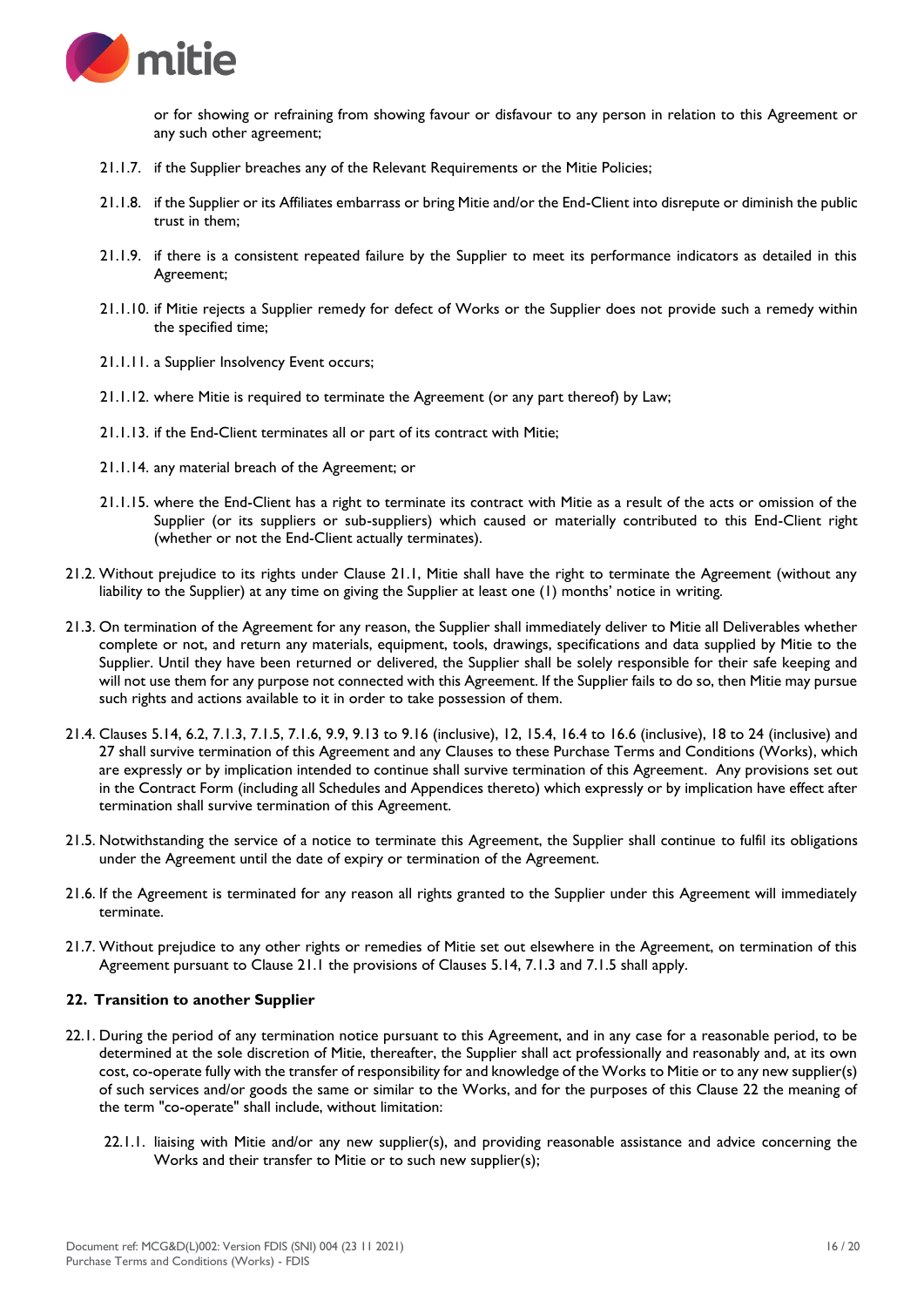

- 22.1.2. allowing any new supplier(s) access to its business, its records and documents relating to the Works (at reasonable times and on reasonable notice) but not so as to interfere with or impede the provision of the Works by the Supplier; and
- 22.1.3. providing to Mitie and/or to any new supplier(s) all and any knowledge, information, stock, records or documentation concerning the Works which is reasonably required for the efficient transfer of responsibility for their performance but information which is commercially sensitive to the Supplier or subject to a legally binding confidentiality agreement shall not be provided (and for the purpose of this Clause 22, "commercially sensitive" shall mean information which would, if disclosed to a competitor of the Supplier, give that competitor a competitive advantage over the Supplier and thereby prejudice the business of the Supplier).
- 22.2. The Supplier shall use all reasonable endeavours so as to facilitate the smooth transfer of responsibility for the Works to a new supplier and/or suppliers and/or to Mitie (as the case may be) and the Supplier shall take no action at any time during the term of the Agreement or thereafter which is calculated or intended, directly or indirectly, to prejudice or frustrate or make more difficult any such transfer.

## **23. Dispute resolution**

- 23.1. If any dispute arises in connection with the Agreement (a "Dispute"), an authorised representative of the Supplier and Mitie shall, within thirty (30) days of a written request from one party to the other, meet in good faith at a Mitie office to resolve the Dispute.
- 23.2. Subject to Clause 23.5, if the Dispute remains unresolved either the Supplier or Mitie shall refer it to mediation in accordance with the Centre for Effective Dispute Resolution ("CEDR") Model Mediation Procedure that is in force at the date of the referral. Unless otherwise agreed between the Supplier and Mitie, the mediator will be nominated by CEDR. To initiate the mediation either party may give notice in writing (the "Mediation Notice") to the other requesting a mediation. A copy of the request will be sent to CEDR. The mediation will start not later than sixty (60) days after the date of the Mediation Notice.
- 23.3. The following principles shall apply to the mediation:
	- 23.3.1.unless the Supplier and Mitie otherwise agree, all negotiations connected with the Dispute and any settlement agreement relating to it shall be conducted in confidence and without prejudice to the rights of either party in any future proceedings;
	- 23.3.2. if the Supplier and Mitie reach agreement on the resolution of the Dispute, the agreement shall be recorded in writing and binding on them once it is signed by duly authorised representatives of both parties;
	- 23.3.3.failing agreement, the Supplier and Mitie may invite the mediator to provide a non-binding but informative written opinion if the parties provide consent to this in writing. Such an opinion shall be provided on a without prejudice basis and shall not be used in evidence in any proceedings relating to the Agreement without the prior written consent of both parties.
- 23.4. Subject to Clause 23.5, if the parties fail to reach agreement by the conclusion of the mediation then the parties shall be free to commence formal legal proceedings in the courts in relation to the Dispute. Nothing in this Clause 23 shall prevent (i) a party seeking urgent injunctive relief from the courts where it considers this is necessary to protect its position or (ii) Mitie commencing proceedings at any time.
- 23.5. Where Mitie advises the Supplier that the Dispute is connected in any way to any dispute Mitie has with the End-Client (the "End-Client Dispute"), Mitie may elect to (i) require assistance from the Supplier in resolution of the End-Client Dispute by provision of any information and/or documentation reasonably required and attendance at meetings without, in each case, any additional cost or charge to Mitie; and/or (ii) join the Dispute for resolution with the End-Client Dispute (subject to the End-Client agreeing to such joining of the disputes) and the Supplier shall not refuse such joinder ; and/or (iii) require the Dispute to be resolved by means of arbitration (whether for joint resolution with the End-Client Dispute or otherwise) in lieu of legal proceedings in the courts.
- 23.6. Where Clause 23.5(iii) applies:
	- 23.6.1.The party initiating the arbitration shall give a written Notice of Arbitration to the other party stating (i) that the dispute is referred to arbitration; and (ii) the particulars of the Agreement out of or in relation to which the dispute arises;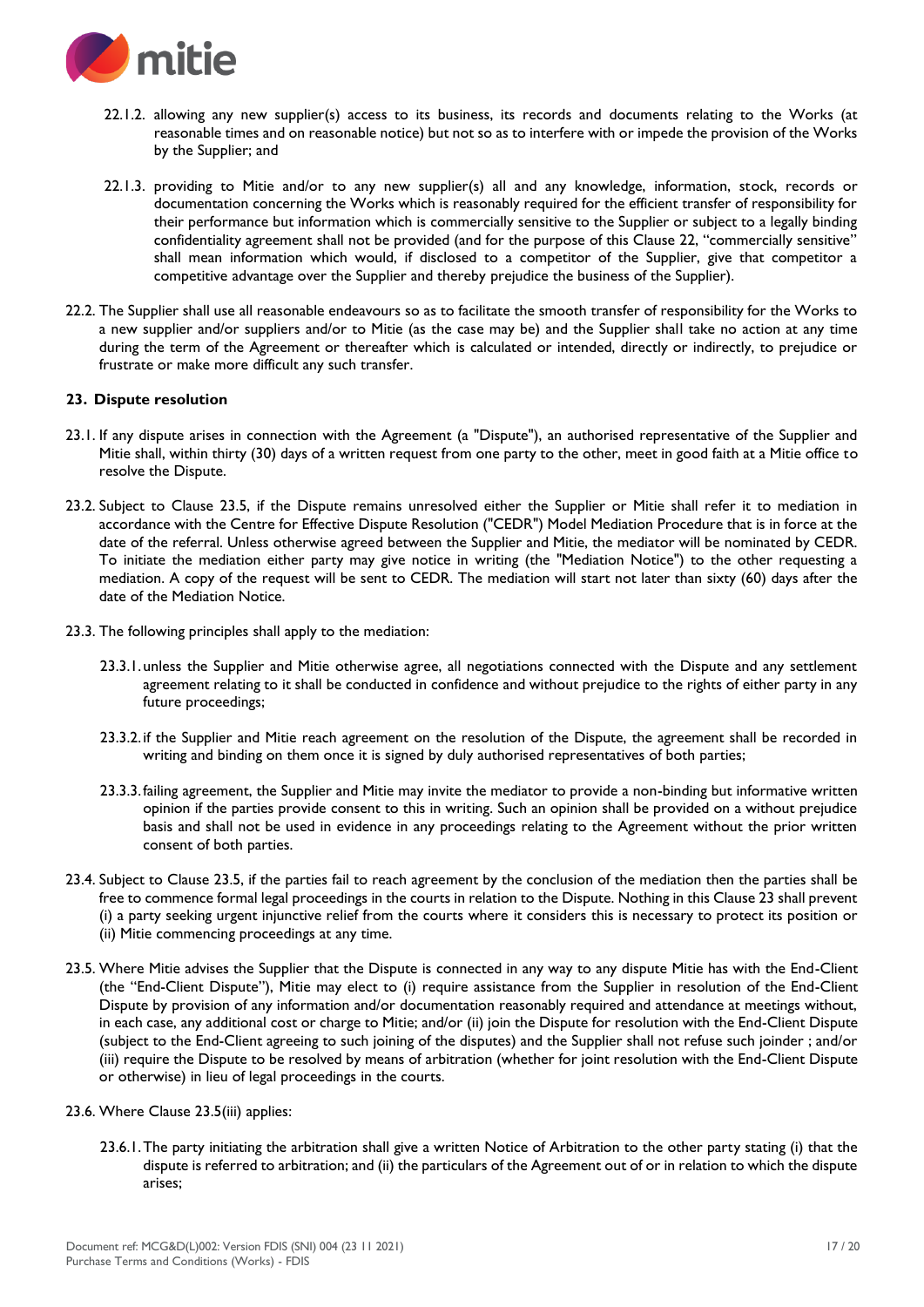

- 23.6.2.Unless otherwise agreed between the parties, the arbitration and this Clause shall be governed by the provisions of the Arbitration Act 1996;
- 23.6.3.It is agreed between the parties that for the purposes of arbitration, the arbitrator shall have the power to make provisional awards as provided for in Section 39 of the Arbitration Act 1996; and
- 23.6.4.It is agreed between the parties that the arbitration process and anything said, done or produced in or in relation to the arbitration process (including any awards) shall be confidential as between the parties (which for this purpose of this Clause 23.6.4 shall include the End-Client where the Dispute and End-Client Dispute are joined), except as may be lawfully required in judicial proceedings relating to the arbitration or otherwise. No report relating to anything said, done or produced in or in relation to the arbitration may be made beyond the tribunal, the parties, their legal representatives and any person necessary to the conduct of the proceedings, without the concurrence of all the parties to the arbitration.
- 23.7. The Supplier cannot suspend the performance of Works during any Dispute.

## **24. Confidentiality**

24.1. For the purposes of this Clause 24, "Confidential Information" means any information which has been designated as confidential by Mitie and/or the End-Client in writing or which because of its content ought to be considered as confidential (however it is conveyed or on whatever media it is stored), information the disclosure of which would, or would be likely to, prejudice the interests of the End-Client or Mitie, or either of the End-Client or Mitie's trade secrets, Intellectual Property Rights or know-how and all personal data and sensitive data within the meaning of the Data Protection Legislation, but does not include any information:

24.1.1. which was public knowledge at the time of disclosure (otherwise than by breach of this Clause 24);

24.1.2. which was in the possession of the Supplier, without restriction on its disclosure, before receiving it from Mitie;

- 24.1.3. which is received from a third party (who lawfully acquired it) without restriction on its disclosure;
- 24.1.4. which is independently developed without access to the Confidential Information: or
- 24.1.5. which is required by applicable Law or by a court with the relevant jurisdiction provided that (and to the extent permitted by Law) the Supplier notifies Mitie of the full circumstances, the affected Confidential Information and extent of the disclosure.
- 24.2. The Supplier shall:
	- 24.2.1.not disclose any Confidential Information belonging to Mitie or the End-Client to any person without the prior written consent of Mitie, except to such persons and to such extent as may be necessary for the performance of the Supplier's obligations under the Agreement or except where disclosure is otherwise expressly permitted by the provisions of the Agreement. The Supplier shall immediately notify Mitie if it suspects unauthorised access, copying, use or disclosure of Confidential Information; and
	- 24.2.2.treat all Confidential Information belonging to Mitie or the End-Client as confidential and shall use its best endeavours to prevent its employees, agents, suppliers and sub-suppliers from making any disclosure to any person of any such Confidential Information.
- 24.3. The Supplier shall ensure that its employees, agents, suppliers, sub-suppliers and professional advisors are aware of the Supplier's confidentiality obligations under the Agreement and that they comply with them. The Supplier staff must enter into a direct confidentiality agreement with Mitie and/or the End-Client at Mitie's request.
- 24.4. The Supplier must not use any Confidential Information it received from Mitie (or from the End-Client when provided by the End-Client in relation to this Agreement) otherwise than for the purposes of the Agreement.
- 24.5. If the Supplier fails to comply with this Clause 24 Mitie reserves the right to terminate the Agreement with immediate effect by notice in writing.
- 24.6. In order to ensure that no unauthorised person gains access to any Confidential Information or any data obtained in the supply of Works under the Agreement, the Supplier undertakes to maintain adequate security arrangements that meet the requirements of professional standards and best practice.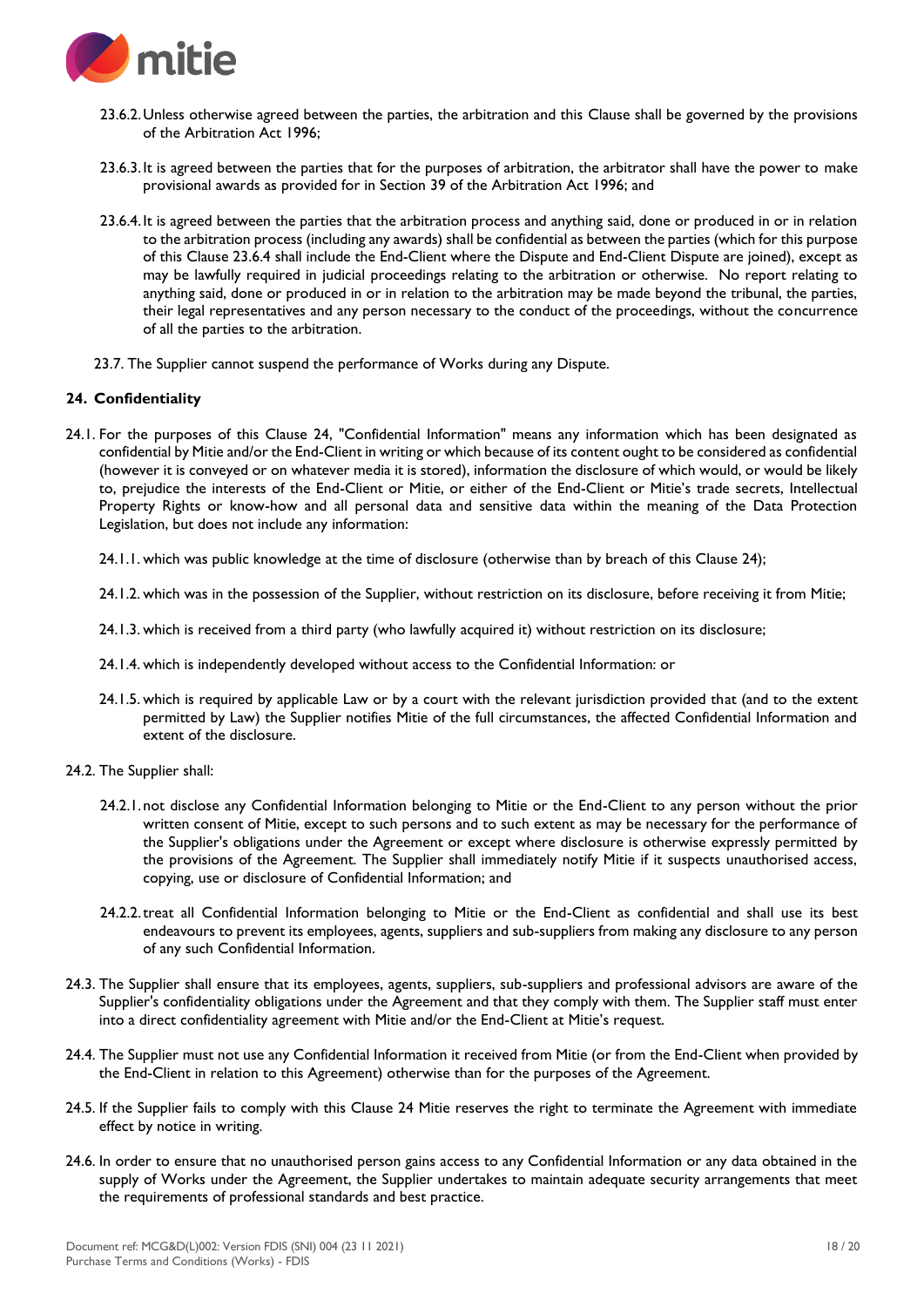

- 24.7. Without prejudice to the preceding provisions of this Clause 24, the Supplier warrants and undertakes that it shall not (and shall ensure that its employees, consultants, agents, suppliers and sub-suppliers shall not) make, or permit any person to make, any statements or responses to public, media or official enquiries concerning this Agreement or the Works without the prior written consent of Mitie.
- 24.8. The Supplier acknowledges that Mitie may share information provided by the Supplier with the End-Client whether or not the Supplier considers such information to be confidential in nature.

#### **25. Force majeure**

- 25.1. Mitie shall have no liability to the Supplier, or be deemed to be in breach of the Agreement, for delay in performing, or failure to perform, any of its obligations under this Agreement as a consequence of any of the following events, where the event is outside Mitie's reasonable control:
	- 25.1.1. flood, storm, severe weather conditions or other natural events;
	- 25.1.2. war, terrorist action, hostilities, revolution, riot or civil disorder;
	- 25.1.3. any destruction, breakdown (permanent or temporary) or malfunction of, or damage to any premises, plant, equipment, materials (including any computer hardware or software or any records) unless by an act or omission of Mitie's employees, agents, suppliers or sub-suppliers;
	- 25.1.4. the introduction of, or any amendment to, a law or regulation, or any change in the interpretation or application by any authority;
	- 25.1.5. any strike, lockout or other industrial action;
	- 25.1.6. any obstruction of any public or private highway or road or any event which prevents or obstructs access to the location;
	- 25.1.7. any breach of contract or default by, or insolvency of, a third party (including an agent or sub-supplier) other than a Group Company or an officer or employee of Mitie or of a Group Company; or
	- 25.1.8. any other event outside Mitie's reasonable control, whether similar or not to any of the foregoing.
- 25.2. Where a force majeure event affects a party's ability to perform its obligations under this Agreement, the affected party shall provide a force majeure notice to the other party and it shall use all reasonable measures practical to reduce the impact of the force majeure event.
- 25.3. Mitie may partially or fully terminate the Agreement if the provision of the Deliverables is materially affected by a force majeure event which lasts for 90 days continuously.

## **26. Assignment and sub-contracting**

- 26.1. The Supplier shall not assign, transfer, mortgage, charge, sub-contract or deal in any other manner with all or any of its rights, liabilities or obligations under the Agreement, whether in whole or in part, without first obtaining Mitie's prior written consent. Such consent, if granted shall not release the Supplier from any of its obligations and liabilities which may exist under this Agreement from time to time.
- 26.2. Mitie may assign, transfer or sub-contract any or all of its rights and obligations under this Agreement to another Group Company.

#### **27. General**

- 27.1. Mitie engages the Supplier as an independent Supplier. Nothing in this Agreement shall create a partnership or the relationship of principal and agent or employer and employee.
- 27.2. The Supplier shall not and shall ensure that the Supplier's personnel, suppliers and sub-suppliers shall not without the prior written consent of Mitie advertise or publicly announce that they are undertaking work for Mitie, nor make any public statement in respect of the End-Client or Mitie, or any of their customers, directors, officers, employees, associates, agents, representatives, suppliers, sub-suppliers or any of Mitie's or Mitie's business arrangements or any of the information obtained by the Supplier throughout the period of this Agreement.